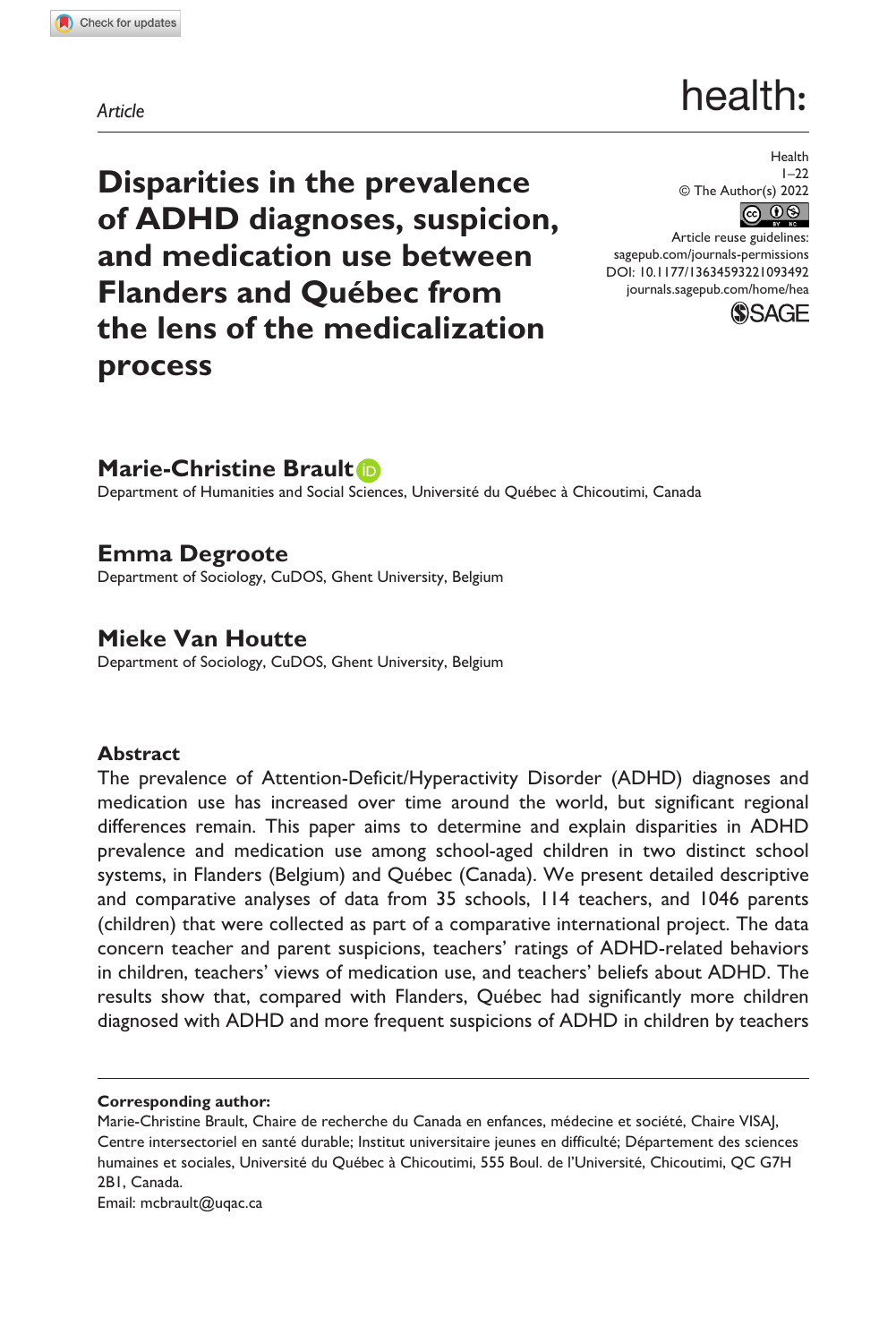and parents. We refer to the conceptual, institutional, and interactional levels of medicalization to interpret our findings and conclude that social and cultural readings of children's behaviors differ greatly between regions. Medicalization of children's behaviors is more common in Québec than in Flanders.

#### **Keywords**

ADHD diagnosis, comparative analysis, medicalization, medication, suspicion

## **Introduction**

Previously considered a North American phenomenon, Attention-Deficit/Hyperactivity Disorder (ADHD), a psychiatric diagnosis characterized by developmentally inappropriate levels of hyperactivity, impulsivity, and/or inattention (American Psychiatric Association, 2013), is now rising in European, African, and Asian countries (Bergey et al., 2018). With a worldwide prevalence of 6%–7% for children, ADHD is one of the most diagnosed conditions, peaking among  $6-12$  years old  $(11.4\%)$  and  $3-5$  years old (10.5%; Willcutt, 2012). ADHD medication use among school-aged children has also increased over time around the world (Bachmann et al., 2017), to become the most used medication worldwide for behavioral problems in youth (Hinshaw and Scheffler, 2018).

Nevertheless, social sciences research has shown significant regional disparities in the prevalence of ADHD diagnoses and medication use (Akmatov et al., 2018; Bachmann et al., 2017; Fulton et al., 2015). Social, educational, and cultural factors at multiple contextual levels between and within countries perpetuate those disparities (Bergey et al., 2018). Previous comparative empirical studies searching to explain differences in ADHD prevalence and medication use between North America and Europe are limited (see, e.g. Couture et al., 2003; Malacrida, 2004). They have focused mainly on teachers and health professionals, and on particular aspects of the phenomenon, like teachers' beliefs about ADHD and educators' role in the medicalization process. Our study overcomes these limitations by adding information from parents, and by widening the prevalence comparison to various stages of the ADHD medicalization process, such as teacher and parent suspicion, teacher ratings of ADHD-related behaviors in children, teachers' views of medication use, teachers' beliefs about ADHD, and diagnosis and medication use. In the discussion section, we consider the specific study contexts of Flanders and Québec and we refer to the conceptual, institutional, and interactional levels of medicalization (Conrad, 1992) to interpret our findings.

## **Theoretical background**

#### *Theoretical perspectives on ADHD*

The most discussed ADHD conceptualizations are grouped under the neurobiological perspectives, where ADHD is considered to be a chronic medical condition characterized by a neurodevelopmental disorder (Faraone et al., 2021). Critics of these perspectives have argued that these views of ADHD are plagued by the reification problem (Hyman, 2010): Although no innate brain dysfunction can be detected (Faraone et al., 2021; Te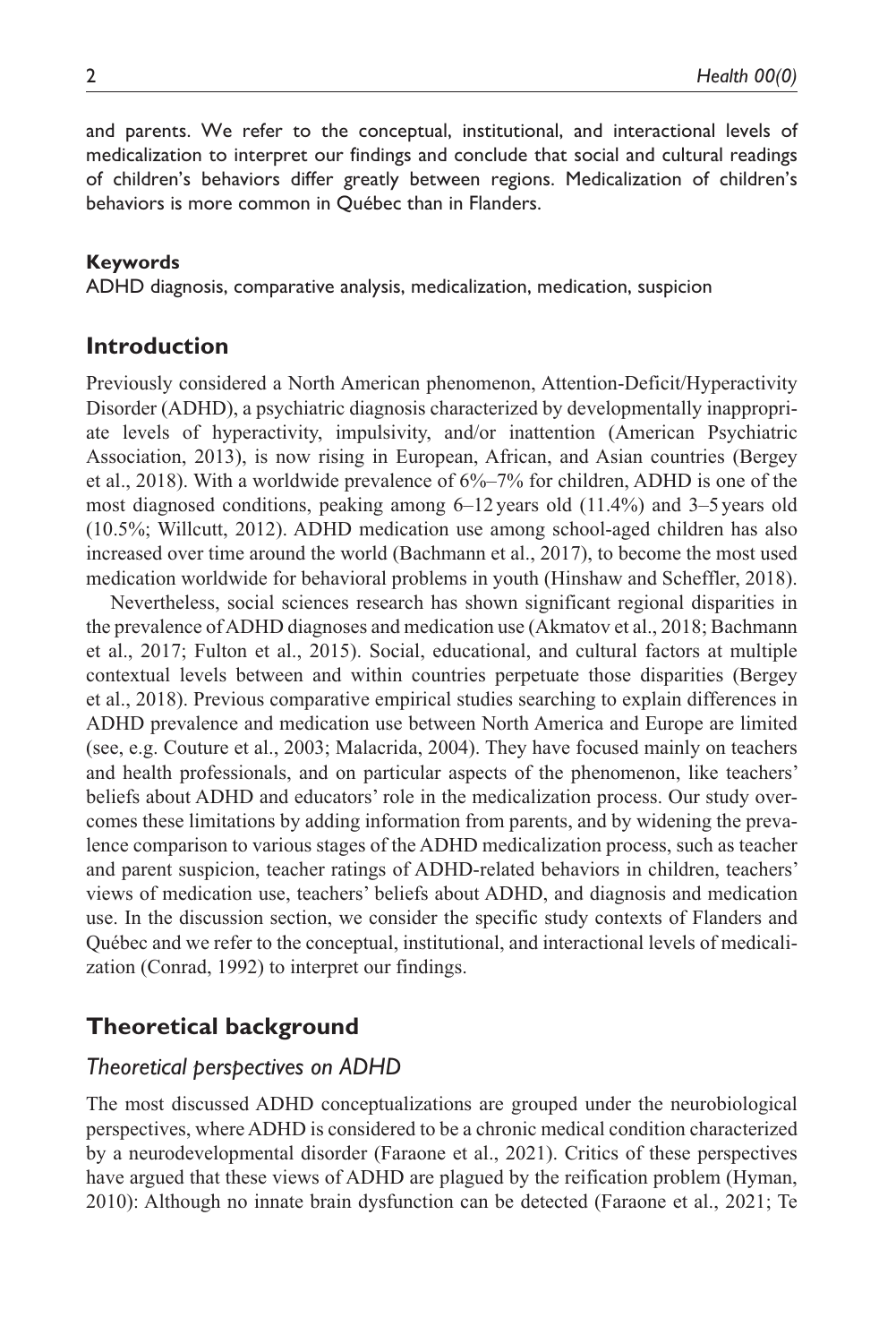Meerman et al., 2017), a particular kind of behavior, in this case characterized by hyperactivity, impulsivity and/or inattention, is explained by a supposed concrete neurobiological defect. Furthermore, critics state that social factors should be considered when studying the ADHD phenomenon (Conrad, 2006; Te Meerman et al., 2017). Social inequalities based on socioeconomic, gender, age, and ethnic characteristics, and the extensive regional variability in the prevalence of ADHD diagnoses and medication use are clear signs of the presence of social influences (Akmatov et al., 2018; Bachmann et al., 2017; Brault and Lacourse, 2012; Fulton et al., 2015).

From a sociological perspective, ADHD is one of the best examples of the medicalization of deviant behaviors, immaturity, and of school difficulties (Brault et al., 2021; Conrad, 2006). Medicalization is a collective definitional process, in which non-medical problems are transformed into medical problems in a series of actions where a variety of actors working both inside and outside the medical field (school, family, media, etc.) participate (Conrad, 2007). Starting long before and continuing long after entering the doctor's office, the assignment of a psychiatric diagnosis is only one step in this complex process, which involves, for example, the tracking and identification of what poses the problem, a description and an understanding of the problem by the means of medicine, an informal medical labeling by the entourage (e.g. parent, teacher, coach, etc.), official labeling by the medical authorities and, finally, a medical treatment (Conrad, 2007).

The extent to which a phenomenon is minimally to fully medicalized can be estimated through different levels of medicalization (Conrad, 1992). The conceptual or macro level reflects the analytical way through which a society uses a medical lens to classify and understand problems. The institutional level relates to organizations using a medical framework to address non-medical problems. This stage comprises an ideological component, where the medical model is associated with a set of values, meanings, and attitudes. Finally, the interactional level refers to the micro level, where health professionals' daily practices name, explain, or treat a problem using their medical knowledge (Christiaens and van Teijlingen, 2009; Conrad, 1992). In sum, medicalization during childhood, like the ADHD phenomenon, reflects prevailing social and institutional norms that are operative on all levels of society (Conrad, 2007).

#### *School setting, social context, and ADHD labeling*

The school specifically is an important setting for identifying ADHD in students, since it values certain kinds of behaviors (sit still, quiet behaviors, etc.). Schools' non-medical staff are increasingly involved in identifying behavioral, emotional, and learning disorders, especially in the case of ADHD (Conrad, 2006; Singh, 2006). Teachers, in particular, have the opportunity to constantly compare a student's behaviors to those of other students. This unique observational position allows them to play an informal role as "disorder spotters" in the case of ADHD (Degroote et al., 2021; Phillips, 2006). In practice, this means that teachers are often the first to report ADHD-related behaviors to parents (Sax and Kautz, 2003). Furthermore, teachers also serve as information sources for parents looking for advice on ADHD treatments (Phillips, 2006).

However, research has revealed regional variability in teachers' beliefs, their inclination to suspect ADHD in children, or to refer them for medical assessment. Malacrida's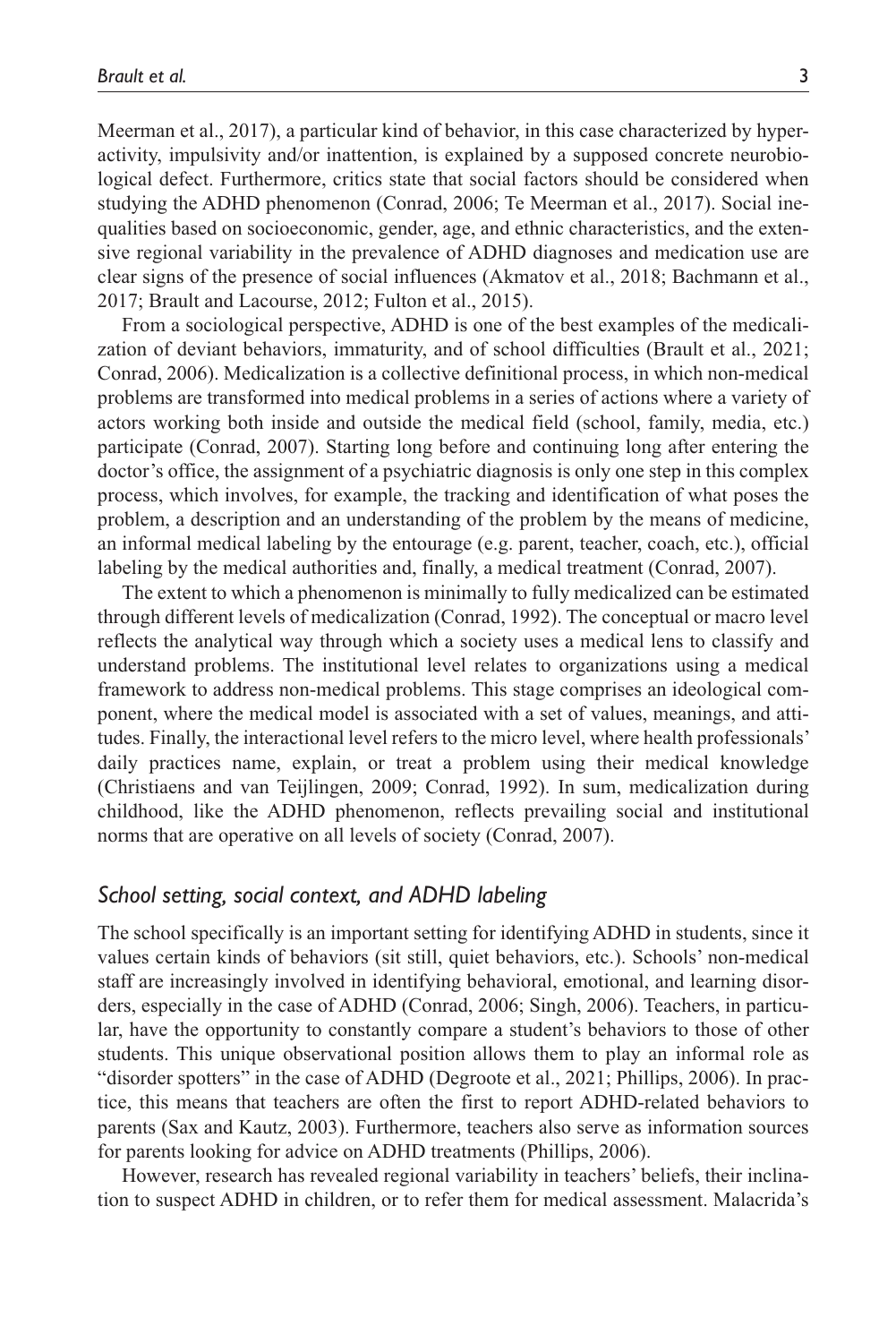(2004) research showed that, contrary to British teachers, Canadian teachers were quick to label children with ADHD and press for medical treatment. She proposed that Canadian teachers had few alternative forms of social control available to them and were therefore more willing to suggest a diagnosis and medical treatment to parents. Another study, by Couture et al. (2003), aimed at comparing British and Québec teachers on their training, experience, and beliefs about ADHD. They demonstrated that Québec teachers had received more training about ADHD and had more experience in teaching students with ADHD or in being involved in the assessment of ADHD than their British counterparts. Contrary to their hypothesis, they also found that beliefs about ADHD having a biological cause were the number one belief category about ADHD in both regions, and British teachers even had a significantly higher mean score.

Teachers and their schools are likely bound by the national or regional educational agenda, health care systems, public policies, and so on. Einarsdottir (2008) described how schools in Iceland receive extra funds for children with special educational needs, which might increase the pressure to diagnose more children. This finding was confirmed in the United States, where the new public management, which values the use of objective and quantitative indicators of performance and efficiency, has reached educational institutions (Maroy and Pons, 2019). This has led to the creation of "school accountability laws," where schools have, for example, to target specific graduation rates or mean test scores. However, one consequence was an increase in ADHD diagnoses and ADHD medication use in general, but specifically for low-income children, since they are the children who are thought to lag behind academically (Bokhari and Schneider, 2011; Fulton et al., 2015).

Finally, regional and national health care systems determine access to health care and mediate the definitions and choice of ADHD treatments (Conrad et al., 2018). According to Akmatov et al. (2018), a higher regional density of psychiatrists and pediatricians and thus better access to health care possibly leads to overdiagnoses. However, Schwandt and Wuppermann (2016) contradicted their findings, concluding that a larger supply of physicians leads to fewer misdiagnoses. Apart from access to health care, Malacrida (2004) described how the British psychiatric sector follows a more psychoanalytical tradition, where children's problems will be perceived as emotional. In line with this view, family therapy will be recommended. Conversely, the developmental and behavioral psychology prevailing in Canada contributes to encouraging children to undergo behavioral testing with the aim of categorization and consequently leads to more diagnosis than in Britain.

#### *Context*

As Bergey et al. (2018) suggested there is an urgent need to consider ADHD "in a multifaceted discussion that explores factors including the epidemiology, etiology, management, and meaning of ADHD in various contexts from a broad social science perspective" (p. 4). Our study aims to compare the prevalence of ADHD-related behaviors, suspicion, diagnoses, and medication use among school-aged children in two distinct regions, namely East-Flanders (Belgium) and Saguenay-Lac-Saint-Jean (SLSJ; Québec, Canada). East-Flanders is a Dutch speaking urban region of Flanders, whereas SLSJ is a wide rural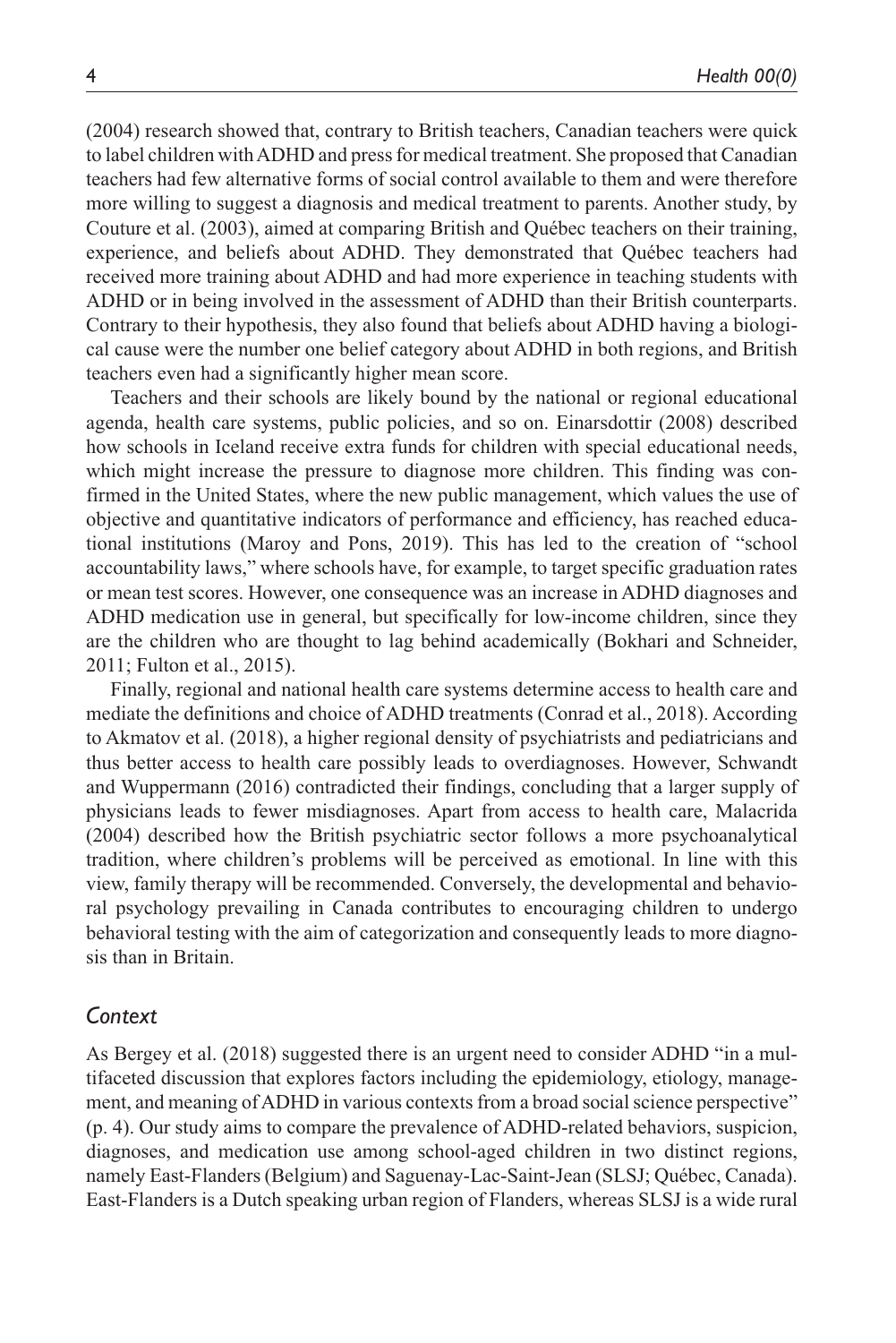and semi-rural northern region in the French speaking province of Québec. First, we expect this regional comparison will put forth well-known disparities in the prevalence of ADHD diagnoses and medication between North America and Europe (Bachmann et al., 2017). In Québec, life-time prevalence of ADHD diagnosis in 2015–2016 was 11.3% for youth (Diallo et al., 2019). Compared to the percentages of ADHD diagnoses worldwide, Flanders scored relatively low, with a diagnosis prevalence of 2.19% in elementary school children (Geerts et al., 2012). Second, the comparison may provide additional evidence in supporting to the role of school accountability in increasing ADHD labeling among students. In Flanders, where teachers are granted extensive autonomy, there are no standardized tests or other centralized evaluation systems that would allow parents, policy makers, or school staff to compare students' cognitive skills between schools (Ysenbaert et al., 2020). In Québec, we observed the opposite: A centralized educational system, standardized tests during elementary education, and resource allocation based on diagnostics (Maroy and Pons, 2019). Third, both regions differ on their share of immigrants, and ethnicity is known to be a determinant of ADHD diagnosis and medication (Thompson et al., 2020). East-Flanders is characterized by a considerable ethnic diversity (Statistiek Vlaanderen, 2021), whereas SLSJ population is very homogeneous, like most Québec's regions outside of the great metropolitan area (Arora, 2019). This ethnic diversity or lack thereof, is reflected in the student composition of schools (Agirdag et al., 2013).

# **Methods**

## *Data collection and sample*

School principals, teachers, and parents consented to participate (approved by the University of Québec in Chicoutimi's institutional review board and the equivalent for Ghent University) and completed paper-pencil or web questionnaires in either French (Québec) or Dutch (Flanders).

*Schools.* In 2018, 18 public elementary schools in Flanders and 17 in Québec (*n*=35) participated in an international comparative study aiming to understand the role of schools and teachers in identifying ADHD-related behaviors in children and their labeling as ADHD. These schools were randomly selected based on a list of stratified characteristics, such as their socioeconomic composition, location, and size. To recruit them, we created three lists of schools, approached the schools from the first list, and when one declined, we consulted the second list, and then the third list after a second refusal. The student populations varied from 53 to 669 enrolled students per school (*M*=230.8; *SD*=132.7).

*Teachers.* All first to third grade teachers in charge of a class were invited to complete an online questionnaire. Although the Québec sample included K-6 students and teachers, the sample for this study consisted of the first to third grades, which are the ones mostly related to ADHD suspicion and diagnosis (ZitStil Kenniscentrum, 2015). The teachers were surveyed about their knowledge and beliefs about ADHD, general expectations of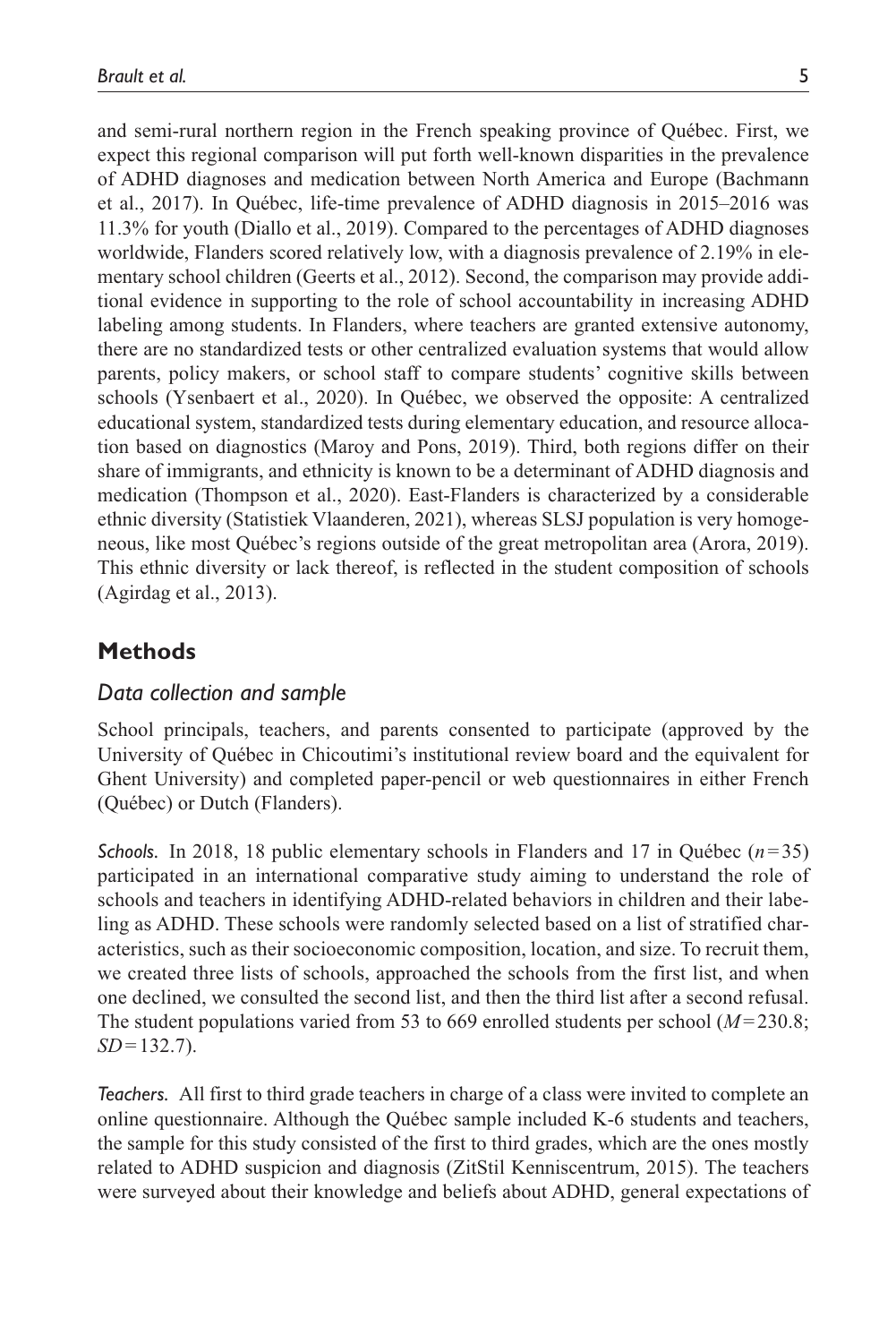students, self-efficacy level, and behavioral management practices. The survey also included a set of 10 questions concerning each student in their classroom, for whom we had received the parents' consent. Therefore, an important strength of our data was that they included the teachers' perceptions for each individual student. In total, 61 teachers from Flanders and 53 from Québec filled out the survey. The participation rate was respectively 70.11% and 73.61%. The teacher population varied from 6 to 47 per school  $(M=18.4; SD=8.5)$ .

*Parents/Students.* Every first to third grade student in the school was asked to take home a letter explaining the study, the consent form, and a short survey designed to assess the family's SES and the child's characteristics, such as ADHD diagnosis and medication use. Parents, mostly mothers (78% in Flanders and 88% in Québec), returned their questionnaire and their consent to their child's name being in the teacher's questionnaire. Data for 1569 students were collected. The response rate was 45.24% (*n*=804) in Flanders and 66.99% (*n*=765) in Québec. In this article, we will refer only to students (*n*=1046) for whom we collected parent and teacher information (534 Flemish and 512 Québec).

#### *Variables*

*ADHD-related variables.* Parents were asked whether a health professional had given their child an official ADHD diagnosis (*ADHD Dx*) and if the child was taking ADHD medication (*ADHD Rx*). We considered the parents' responses as a proxy for health professionals' practices and for the prevalence of ADHD diagnoses and medication use in the sample. Teachers were also questioned on these variables and they agreed with parents in 97% and 98% of cases on who had an ADHD diagnosis and took ADHD medication.

After indicating in a previous question that the child did not have an official ADHD diagnosis, both parents and teachers reported their *suspicion of ADHD* in the children using binary variables  $(0=no; 1=yes)$ . Teachers were also asked which children, among those not already taking medication, they thought would benefit from ADHD medication (*Rx benefit*). When the teacher did report (a) an ADHD diagnosis or (b) medication intake in a student, but the parent did not, we considered that the teacher (a) suspected ADHD or (b) thought ADHD medication would benefit that child and these cases were then added to the count of the respective variables. These cases were then added to the number of the variables discussed.

Parents reported whether or not, since the child had begun elementary school, any teacher had ever told them that their child may have behaviors resembling ADHD symptoms. Their answers indicated teachers' *willingness* to share their suspicion of ADHD with the parents. Parents also reported if, outside of an ADHD diagnosis, their child had any *other condition affecting learning*, such as a chronic medical condition, a deficiency or a handicap.

Teachers were surveyed on their perception of the student's behaviors and capacities. They reported their perceptions of the child's *inattention, hyperactivity, efforts*, and *cognitive capacities* on a 5-point scale (1-very low; 5-very high). They rated their agreement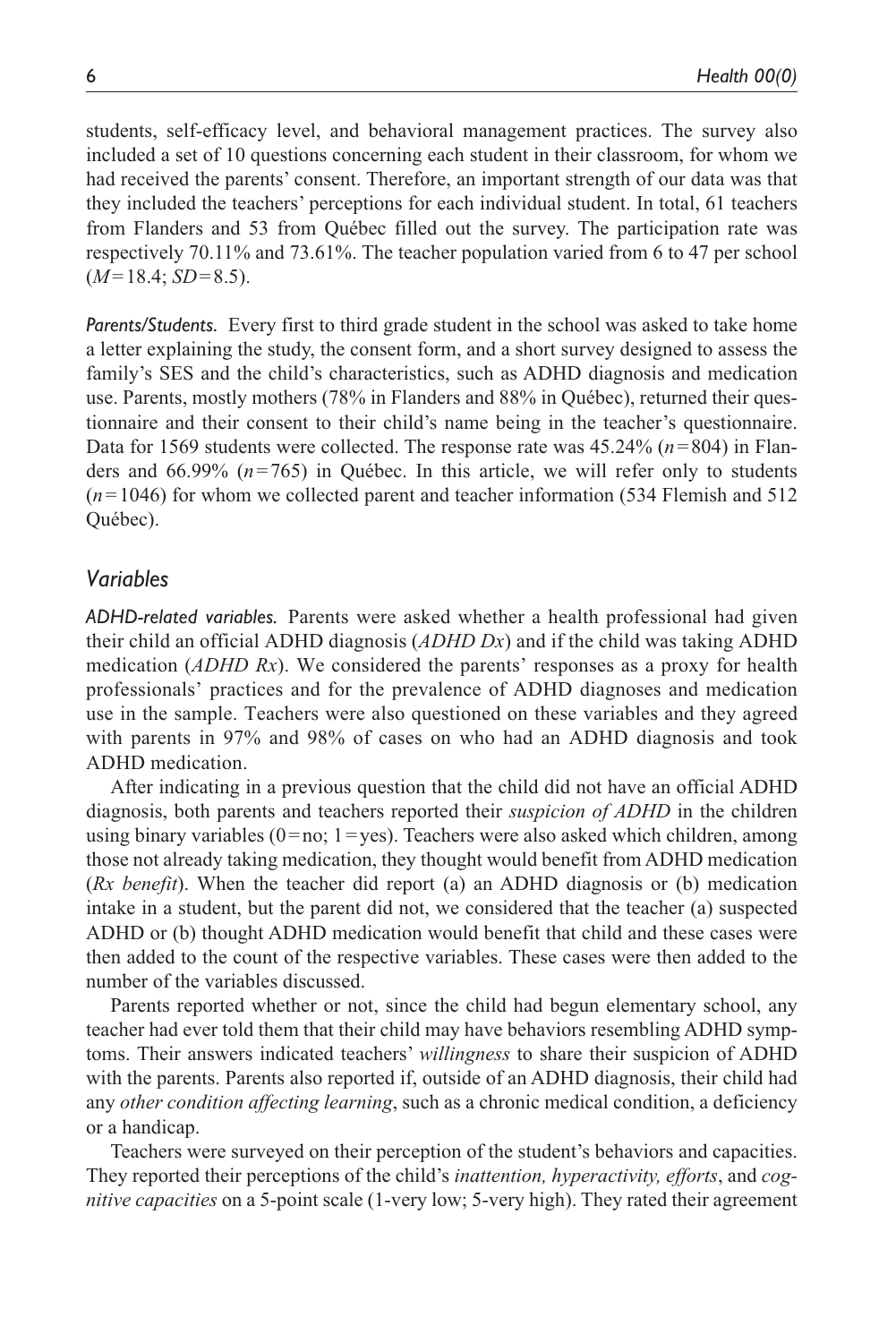about the child being an *ideal student* on a 5-point Likert scale (1-totally disagree; 5*-*totally agree) and indicated whether they thought the student would pursue *postsecondary education*  $(0 = no; 1 = yes)$ .

Teachers were asked about their beliefs regarding ADHD, using the 21 items of the Attention Deficit Hyperactivity Orientation Scale (ADHDOS; Couture et al., 2002). They reported their agreement level on a 4-point Likert scale (1-totally disagree; 4-totally agree) for each item and were grouped into five patterns of beliefs associated with explanations and treatments of the ADHD behaviors: (1) the *moral-ethical* category refers to beliefs that ADHD behaviors are intentional and indicate a moral defect for which punitive interventions are favored; (2) the *allopathic medical* category sees the behaviors as biologically driven, and biomedical explanations and treatments are preferred; (3) the *sociocultural* category is associated with the sociological perspective, and the behaviors are believed to originate from the sociocultural context, which interventions should target; (4) the *alternative medical* category explains ADHD behaviors by toxic environments, and alternative medicine is considered the best treatment; and (5) the *cognitive-style/political* category emphasizes that society's expectations undervalue individuals with certain profiles and that society should adapt to these individuals, not the reverse. The cognitive-style/political scale had five summed items, and the other ones had four. We computed a score for each teacher for all five categories of beliefs. We also identified each teacher's main category of belief, namely the scale on which they scored highest. McDonald's Omega (ω; Hayes and Coutts, 2020) was used to assess the reliability of these scales (scores shown in Table 5).

*Demographic, socioeconomic, and school-related variables.* These demographic variables were essential to assess the similarities and differences between the Flemish and Québec samples. *Gender* and *ethnic group* were binary variables: Being a boy and being a female teacher were coded 1, as was belonging to the majority ethnic group (Belgian and West European; Canadian). The *age* variable was continuous for teachers and binary for students, as we emphasized the birth month compared to the school cutoff date to identify the youngest students in the classroom (*3months younger*).

SES is a multidimensional concept. To decrease the risk of overestimating its effect, it is recommended to measure SES using multiple types of indicators (e.g. economic, cognitive, and cultural capital indicators; Sirin, 2005). Therefore, the *students*' *SES* was based on the mean score of three standardized parent-reported variables: Family wealth, parents' occupation, and parents' education level. Family wealth consisted of the sum of the family's material possessions measured through 5 items (cellphones, televisions, computers, cars, and bathrooms). Parents' occupational prestige level reflected the highest scoring occupation of both parents on the International Socio-Economic Index (ISEI), based on the International Classification of Occupations (ISCO; Ganzeboom and Treiman, 2010). Parents' education level was measured according to the highest education level attained by one of the parents, from high school to university. The students' SES variable was standardized and a higher score was associated with a higher family SES. *Teachers*' *SES* referred to their social origins and was based on their parents' occupational prestige level, also measured through the ISEI/ISCO classification.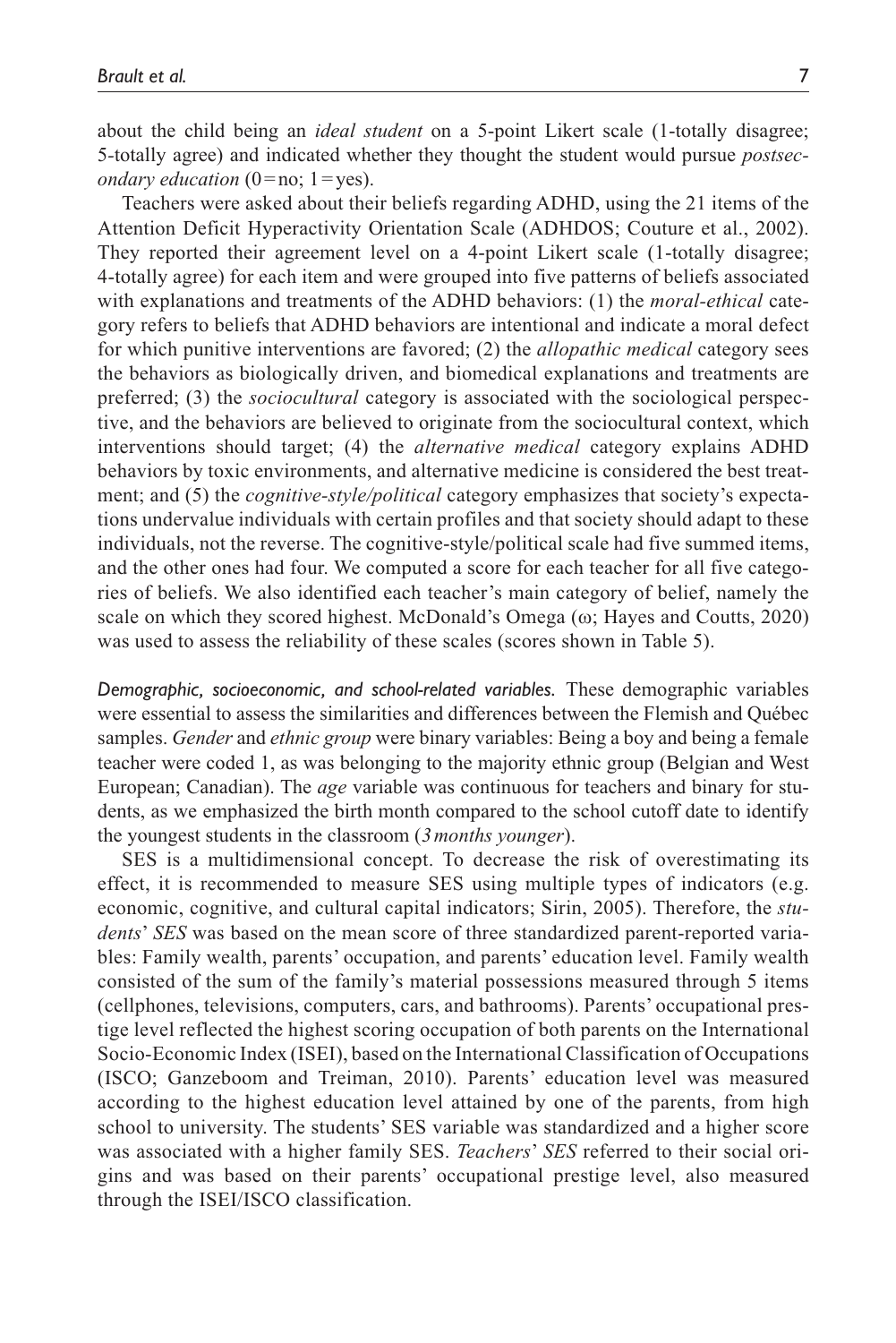Parents were asked (a) if they believed their child was *behind, on time*, or *ahead*, relative to the *normal curriculum* and (b) if they would describe their child's *academic achievement* as *lower, average*, or *higher* compared with their classmates. Their answers were transformed into three binary variables  $(0=no; 1=yes)$ . Teachers reported their working status (full-time or not) and their number of years of experience as a teacher and within the school. Using a 6-point Likert scale (1-totally disagree; 6-totally agree), they also completed the nine items of the specific subscale (D5) for difficult behavior management of the teacher's self-efficacy scale regarding classroom management (Gaudreau et al., 2016).

School principals reported the size of their student and teacher populations. They estimated the percentages of students from low SES, of students without first language being French (Québec) or Dutch (Flanders), and of students born in another country. They also provided the number of male students and teachers, and of those who worked part-time. Finally, they gave the number of classrooms dedicated to students with SEN.

#### *Analytical strategy*

We conducted descriptive and comparative analyses. When data were nominal and binary, we opted for a two tailed Fisher's exact test of independence (FETI) which is recommended over chi-square test when the sample size is small (McDonald, 2014). When data were continuous, we performed a *t*-test. Statistical analyses were performed with IBM SPSS software, version 26 (IBM Corp., Released, 2019).

#### **Results**

#### *Comparison between Flemish and Québec samples*

As shown in Table 1, the Québec and Flemish student samples were statistically comparable on almost all characteristics. The proportions of boys and of youngest children in the classroom were similar. Students were mostly on time regarding the normal curriculum, and no significant differences in terms of SES were noted. The first difference found concerned the proportion of students from the majority ethnic group: The Québec sample reported almost entirely being Quebecers, whereas 18% of the Flemish sample reported belonging from non-western European ethnic groups. This result seemed to replicate the already known demographic characteristics of both regions (Arora, 2019; Statistiek Vlaanderen, 2021). The second and third difference laid in the proportion of students with lower and average academic achievement. Compared to Flanders, Québec had a higher proportion of students with lower grades (15.1% vs 5.6%;  $p < .001$ , FETI), which consequently diminished the proportion of students in the average group.

Québec and Flemish teacher samples differed significantly in age, years of experience, working status, and SES. As shown in Table 2, the Québec sample comprised older, evidently more experienced teachers. Québec teachers also came from lower SES backgrounds. However, both samples consisted primarily of women and teachers who had statistically similar self-efficacy levels when facing difficult behaviors. Table 3 shows that Québec and Flemish schools were similar in size and in proportions of boys, low-SES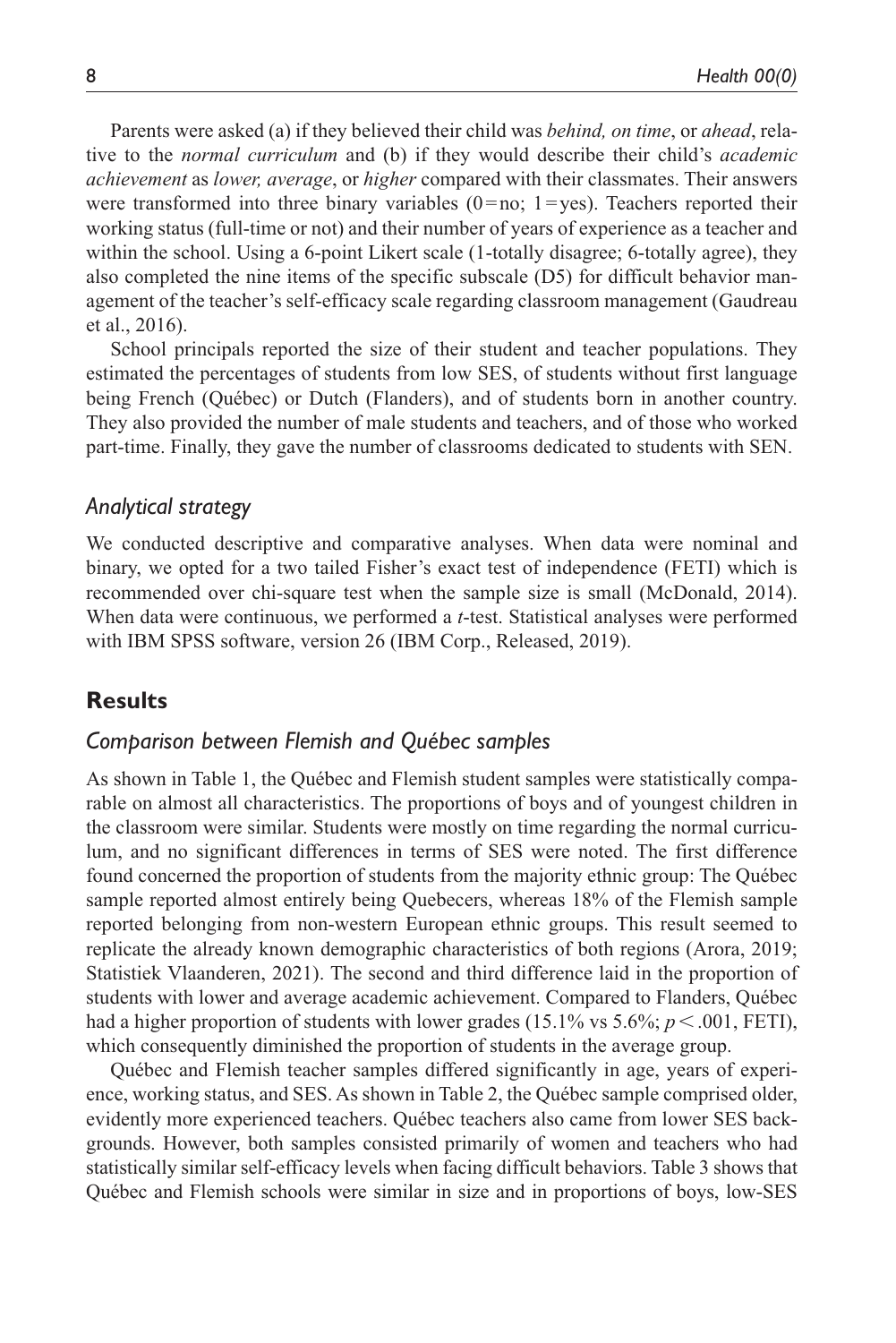|                                  | Complete sample |                                | Québec sample   |                               | Flemish sample |                             | Comparative test                    |
|----------------------------------|-----------------|--------------------------------|-----------------|-------------------------------|----------------|-----------------------------|-------------------------------------|
|                                  | N valid         | N (%)                          | V valid         | N (%)                         | N valid        | N (%)                       | FETI two tailed                     |
| Boys                             | $\bar{z}$       | 503 (48.3)                     |                 | 257 (50.3)                    | 530            | 246 (46.4)                  | $(p=0.215)$                         |
| Majority ethnic group            | 030             | 923 (89.6)                     | $\overline{50}$ | 498 (97.6)                    | 529            | 434 (82.0)                  | (b < 0.001)                         |
| 3-months youngest                | 999             | 277 (27.7)                     | 496             | 139 (28.0)                    | 503            | 138(27.4)                   | $(b=0.888)$                         |
| Behind normal curriculum         | $\overline{0}$  | 71(7.1)                        | 500             | 41 (8.2)                      | ន្ល            | 30 (6.0)                    | $(b=0.178)$                         |
| On time normal curriculum        | $\overline{8}$  | 906 (90.5)                     | 500             | 445 (89.0)                    | ន្ល            | 461 (92.0)                  | $(b=0.107)$                         |
| Ahead normal curriculum          | $\overline{8}$  | 24(2.4)                        | 500             | 14(2.8)                       | ន្ត            | 10(2.0)                     | $(b=0.418)$                         |
| Low academic achievement         | 982             | (02(10.4)                      | 496             | 75(15.1)                      | 486            | 27(5.6)                     | (p < 0.001)                         |
| Average academic achievement     | 982             | 560 (57.0)                     | 496             | 253 (51.0)                    | 486            | 307 (63.2)                  | (b < 0.001)                         |
| nent<br>Higher academic achievem | 982             | 320 (32.6)                     | 496             | 68 (33.9)                     | 486            | 52(31.3)                    | $(p=0.414)$                         |
|                                  | N valid         | Mean (SD)<br>[min/max]         | <b>Dilev N</b>  | Mean (SD)<br>min/max]         | N valid        | Mean (SD)<br>[min/max]      | Comparative test<br>T-test          |
| Students' SES (std)              | 035             | $-0.029(0.70)$<br>$[-2.5/1.6]$ | $\frac{1}{2}$   | $-0.05(0.72)$<br>$-2.5/1.6$ ] | 525            | 0.00 (0.68)<br>$[-2.2/1.4]$ | $(t(1033) = -0.967)$<br>$(b=0.334)$ |

Table 1. Students' sample (N=1046): Comparison of the Québec and Flemish samples. Descriptive statistics and comparative tests. **Table 1.** Students' sample (*N*=1046): Comparison of the Québec and Flemish samples. Descriptive statistics and comparative tests.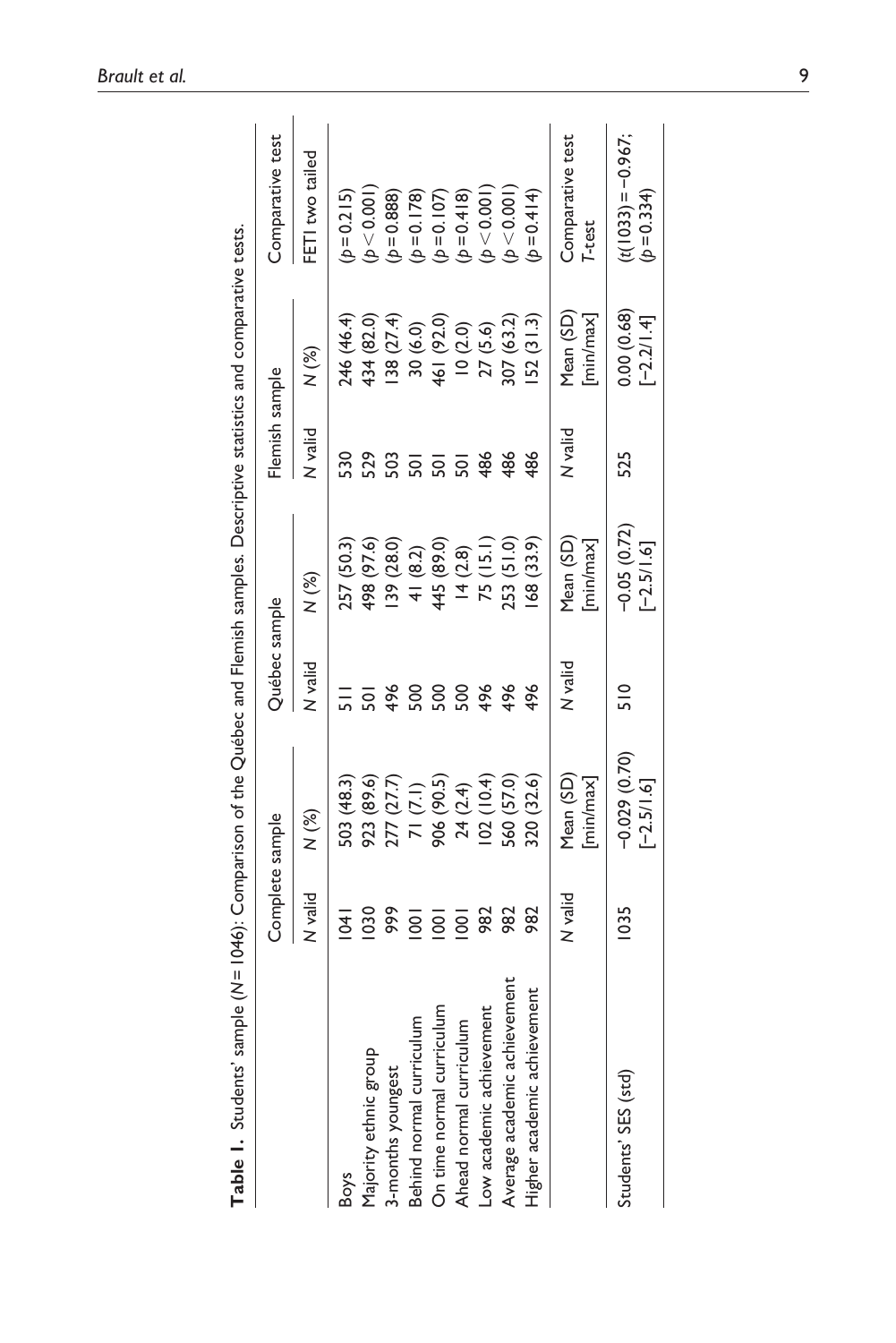| (%)<br>N Mean<br>valid (SD)<br>$\overline{4}$<br>Women                                             | $107(93.9)$ 53 |                                       |              | Flemish sample     |     | Comparative test              |  |
|----------------------------------------------------------------------------------------------------|----------------|---------------------------------------|--------------|--------------------|-----|-------------------------------|--|
|                                                                                                    |                | $\mathcal{E}$<br>N Mean<br>valid (SD) |              | Mean<br>valid (SD) | (%) | FETI two tailed<br>and T-test |  |
|                                                                                                    |                |                                       | 48 (90.6) 61 |                    |     | 59 (96.7) $(p=0.248)$         |  |
| $\overline{4}$<br>Majority ethnic group                                                            | $111(97.4)$ 53 |                                       | 53 (100)     |                    |     | 58 (95.1) $(b=0.247)$         |  |
| $106$ 54.7 $(22.7)$<br>Teachers' SES                                                               | 53             | 48.5 (21.5)                           |              | 60.8 (22.4)        |     | $(t(104) = -2.90; p = 0.004)$ |  |
| 41.3(11)<br>$\frac{4}{4}$<br>Teachers' age                                                         | m              | 45.1 (10.2) -                         |              | $37.9(10.7) -$     |     | $(t(112)=3.66; p<0.001)$      |  |
| $17.5(10.8) -$<br>$\frac{4}{4}$<br>teacher<br>N year of experience as t                            |                | $20.6(9.7)$ -                         |              | $14.8$ (11.1) -    |     | $(t(112)=2.94; p=0.004)$      |  |
| 10.6(9.8)<br>$\frac{4}{1}$<br>N year of experience in school                                       | 53             | $9.8(10.0) -$                         |              | 1.2(9.6)           |     | $(t(112) = -0.74; p = 0.459)$ |  |
| $\frac{4}{1}$<br>Full time >90% hours                                                              | $103(90.4)$ 53 | 53 (100)                              |              |                    |     | $50(82.0)$ $(p=0.001)$        |  |
| difficult 112 4.82 (0.62)<br>$\omega = 0.87$<br>behaviors management (<br>Personal efficacy scale- | 52             | 4.85 (0.60)                           |              | 4.79 (0.63)        |     | $(t(110)=0.54; p=0.591)$      |  |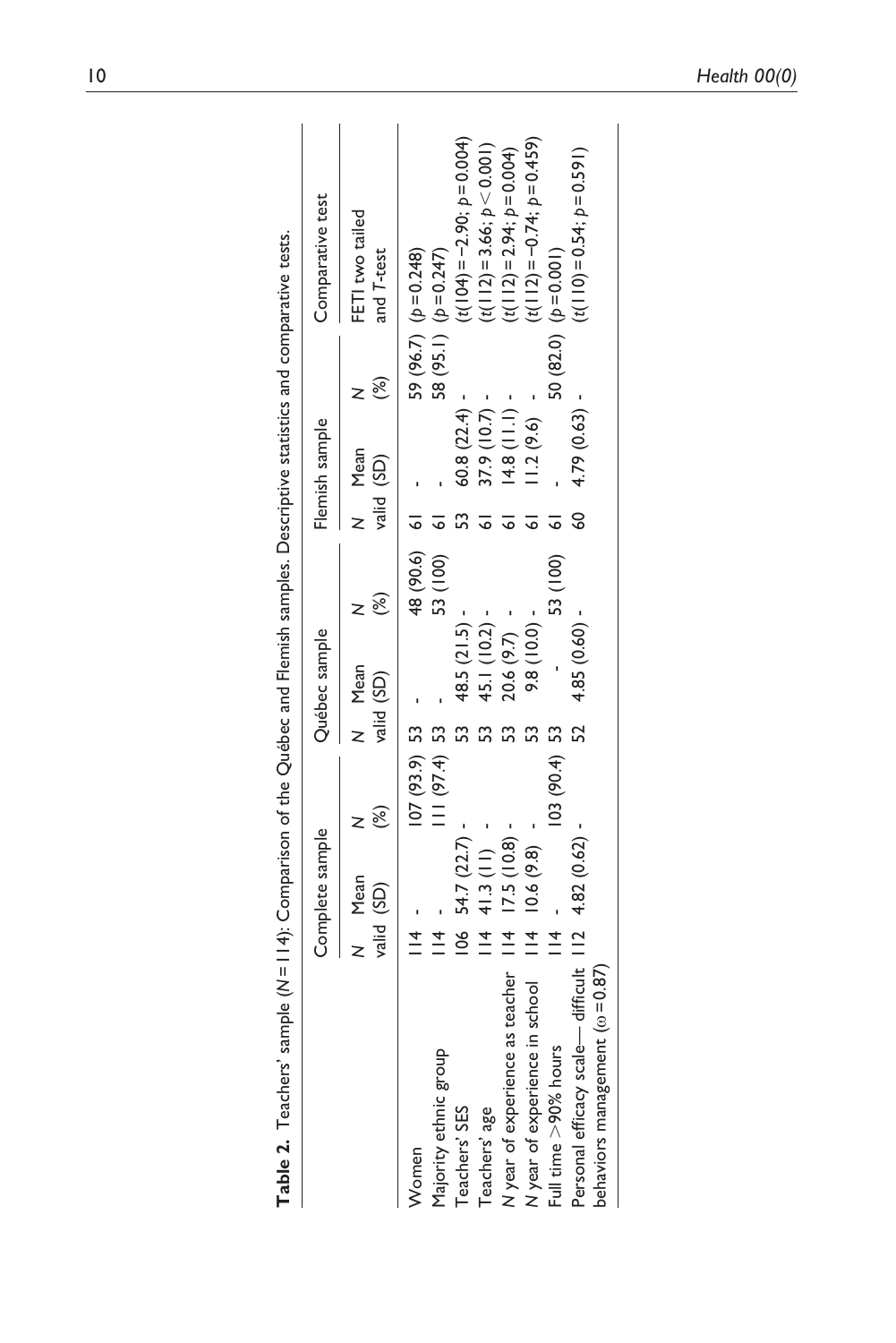| N Min/<br>660<br>valid Max<br>1/94<br>2/16<br>6/47<br>$\frac{8}{6}$<br>$17(6.4)$ 17<br>53/401 196.8 (90.3) 18<br>$100.2(46.5)$ 18<br>39.7 (36.9) 14<br>6.8 $(24.8)$ 17<br>5(29.4)<br>3.2(2.9)<br>2.1(1.7)<br>Mean<br>$\overline{5}$<br>30/209<br>Min/<br>001/0<br>001/2<br>valid Max<br>6/34<br>$\frac{2}{1}$<br>$\overline{5}$<br>53/669 230.8 (132.7) 17<br>h<br>116.1 (64.0)<br>20.72 (30.3)<br>35.9 (34.9)<br>18.4(8.5)<br>3.1(2.2)<br>4.65 (3.8)<br>$\approx$<br>Mean<br>(SD)<br>80/309<br>Min/<br>00100<br>001/0<br>valid Max<br>6/47<br>$\frac{1}{16}$<br>$\frac{8}{2}$<br>34<br>$\frac{8}{2}$<br>At least one SEN classroom (N, %)<br>Students (%) without French or<br>Students (%) from low SES<br>Dutch as first language<br>V teachers in school<br>N part-time teacher<br>V male teachers<br>School size<br>N boys |  | Complete sample |  | Québec sample |  | Flemish sample |                        | Comparative test                                  |
|---------------------------------------------------------------------------------------------------------------------------------------------------------------------------------------------------------------------------------------------------------------------------------------------------------------------------------------------------------------------------------------------------------------------------------------------------------------------------------------------------------------------------------------------------------------------------------------------------------------------------------------------------------------------------------------------------------------------------------------------------------------------------------------------------------------------------------|--|-----------------|--|---------------|--|----------------|------------------------|---------------------------------------------------|
|                                                                                                                                                                                                                                                                                                                                                                                                                                                                                                                                                                                                                                                                                                                                                                                                                                 |  |                 |  |               |  |                | Mean<br>$\overline{3}$ | T-test                                            |
|                                                                                                                                                                                                                                                                                                                                                                                                                                                                                                                                                                                                                                                                                                                                                                                                                                 |  |                 |  |               |  |                |                        | $(10.1)$ $(10.2) = -0.887$ ; $p = 0.331$          |
|                                                                                                                                                                                                                                                                                                                                                                                                                                                                                                                                                                                                                                                                                                                                                                                                                                 |  |                 |  |               |  |                | 4.5(2.1)               | $(t(26) = -3.40; p = 0.002)$                      |
|                                                                                                                                                                                                                                                                                                                                                                                                                                                                                                                                                                                                                                                                                                                                                                                                                                 |  |                 |  |               |  |                | 6.2(4.1)               | $(t(30) = -2.34; p = 0.026)$                      |
|                                                                                                                                                                                                                                                                                                                                                                                                                                                                                                                                                                                                                                                                                                                                                                                                                                 |  |                 |  |               |  |                | 7(43.8)                | $(t(31) = 0.839; p = 0.408)$                      |
|                                                                                                                                                                                                                                                                                                                                                                                                                                                                                                                                                                                                                                                                                                                                                                                                                                 |  |                 |  |               |  |                |                        | 85/669 262.9 (158.9) $(t(33) = -1.50; p = 0.143)$ |
|                                                                                                                                                                                                                                                                                                                                                                                                                                                                                                                                                                                                                                                                                                                                                                                                                                 |  |                 |  |               |  | 41/309         |                        | $131.1(75.3)$ $(t(33) = -1.45; p = 0.158)$        |
|                                                                                                                                                                                                                                                                                                                                                                                                                                                                                                                                                                                                                                                                                                                                                                                                                                 |  |                 |  |               |  |                | 31.5(33.3)             | $(t(28) = 0.633; p = 0.532)$                      |
|                                                                                                                                                                                                                                                                                                                                                                                                                                                                                                                                                                                                                                                                                                                                                                                                                                 |  |                 |  |               |  |                |                        | 33.8 (15.5) $(t(3)) = -2.809$ ; $p = 0.009$ )     |
|                                                                                                                                                                                                                                                                                                                                                                                                                                                                                                                                                                                                                                                                                                                                                                                                                                 |  |                 |  |               |  |                |                        |                                                   |
| $0.68(0.94)$ 16 0/50<br>$6.8(12.2)$ 16<br>32<br>Minority students (%)                                                                                                                                                                                                                                                                                                                                                                                                                                                                                                                                                                                                                                                                                                                                                           |  | 0/50            |  | S3            |  |                |                        | $(15.5)$ $(t(15.1) = -2.93; p = 0.10)$            |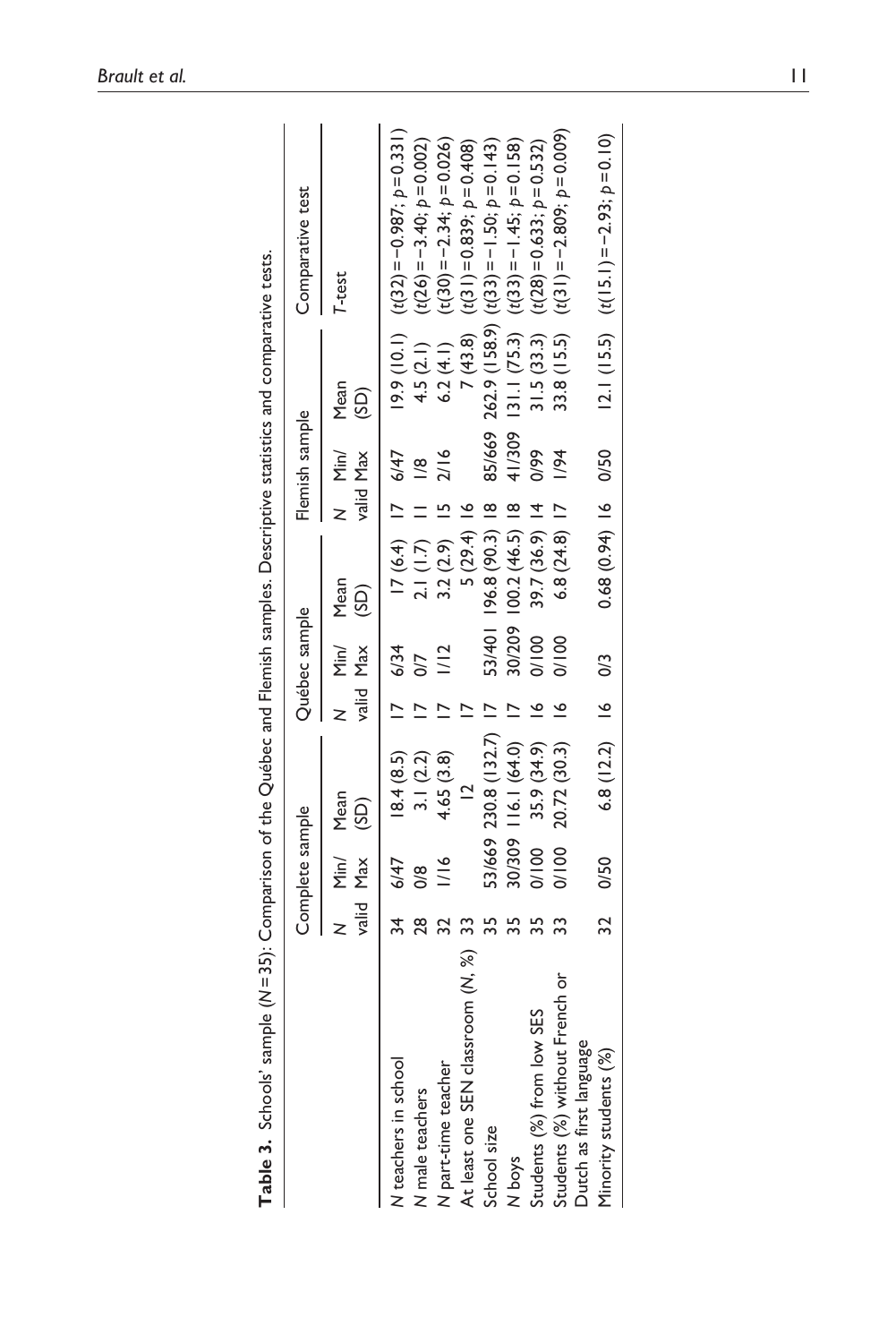| Table 4. ADHD-related                   | variables: Descriptive statistics and comparative tests (Teachers; Parents). |                 |               |               |                |                |                |     |                                 |  |
|-----------------------------------------|------------------------------------------------------------------------------|-----------------|---------------|---------------|----------------|----------------|----------------|-----|---------------------------------|--|
|                                         | Complete sample                                                              |                 |               | Québec sample |                |                | Flemish sample |     | Comparative test                |  |
|                                         | Mean<br>valid (SD)<br>z                                                      | ි)              | valid (SD)    | Mean          | 8<br>z         | valid          | Mean (SD) N    | (%) | FETI two tailed<br>and T-test   |  |
| ADHD Dx(P)                              | $1007 -$                                                                     | 101 (10.0) 503  |               |               | 91 (18.1) 504  |                |                |     | $10(2.0)$ ( $p < 0.001$ )       |  |
| ADHD Rx(P)                              | 994 -                                                                        | 89 (9.0)        | 500           |               | 85 (17.0) 494  |                |                |     | 4 (0.8) $(p < 0.001)$           |  |
| Other condition affecting learning (P)  | $1001 -$                                                                     | 33 (3.3)        | 500           |               | 13(2.6)        | $\overline{5}$ |                |     | $20(4.0)$ $(p < 0.001)$         |  |
| Perceived efforts (T)                   | 0463.74 (1.08)                                                               |                 | $\frac{2}{5}$ | 3.71(1.12)    |                | 534            | 1.76 (1.04)    |     | $(t(1044) = -0.624; p = 0.533)$ |  |
| $\in$<br>Perceived cognitive capacities | 1045 3.59 (1.10)                                                             |                 | 512           | 3.58(1.15)    |                | 533            | 3.60 (1.06)    |     | $(t(1043) = -0.299; p = 0.765)$ |  |
| Ideal student (T)                       | 1046 4.17 (1.10)                                                             |                 | 512           | 4.21 (1.09)   |                | 534            | 4.14(1.12)     |     | $(t(1044) = 0.947; p = 0.344)$  |  |
| Postsecondary education (7)             | 1046 -                                                                       | 838 (80.1) 512  |               |               | 410 (80.1) 534 |                |                |     | 428 (80.1) $(p=1.00)$           |  |
| Perceived inattention (T)               | 1045 2.67 (1.14)                                                             |                 | $\frac{5}{2}$ | 2.72(1.18)    |                | 533            | 2.63 (1.09)    |     | $(t(1043) = 1.23; p = 0.220)$   |  |
| Perceived hyperactivity (T)             | 1046 2.50 (1.20)                                                             |                 | 512           | 2.30 (1.22)   |                | 534            | $2.69$ (1.15)  |     | $(t(1044) = -5.34; p < 0.001)$  |  |
| Suspicion of ADHD (T) <sup>a</sup>      | $921 -$                                                                      | 20 (13.0)       | 415           |               | 93 (22.4) 506  |                |                |     | $27(5.3)$ $(p < 0.001)$         |  |
| $Rx$ benefit $(T)$                      | 895 -                                                                        | 79 (8.8)        | 412           |               | 69 (16.7) 483  |                |                |     | 10 (2.1) $(p < 0.001)$          |  |
| Teacher's willingness (P)               | 989 -                                                                        | $120(12.1)$ 489 |               |               | 00 (20.4) 500  |                |                |     | $20(4.0)$ $(p < 0.001)$         |  |
| Suspicion of ADHD (P) <sup>a</sup>      | $-168$                                                                       | 71 (8.0)        | 405           |               | 53 (13.1) 486  |                |                |     | $18(3.7)$ ( $p < 0.001$ )       |  |
| These variables are available           | only for students without an ADHD diagnosis.                                 |                 |               |               |                |                |                |     |                                 |  |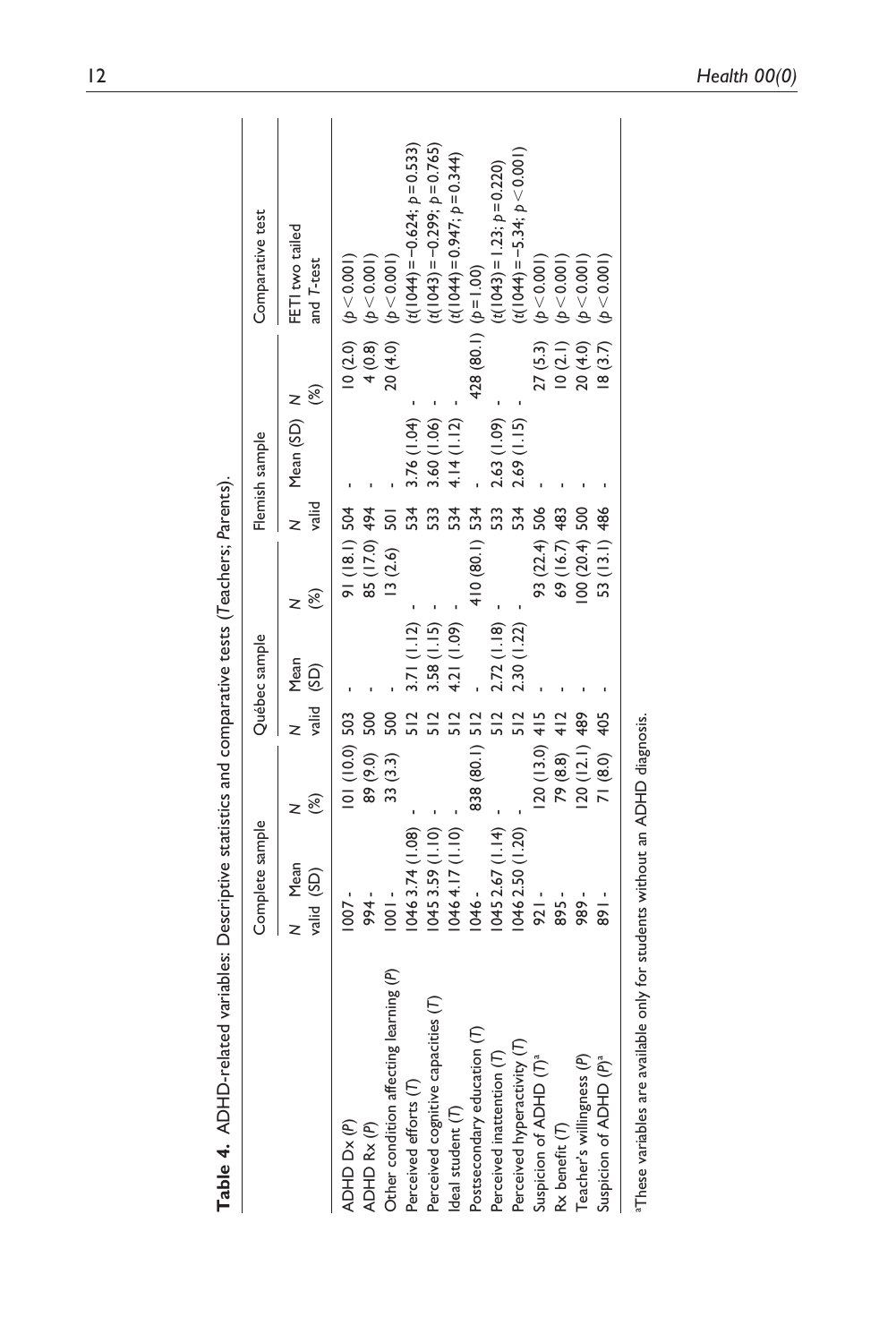| Complete sample                               | Québec sample |              | Flemish sample |           | Comparative test              |
|-----------------------------------------------|---------------|--------------|----------------|-----------|-------------------------------|
| Mean (SD)<br>N valid                          | N valid       | Mean (SD)    | N valid        | Mean (SD) | T-test                        |
|                                               |               |              |                |           |                               |
| 6.7(1.8)                                      |               | 6.29(1.8)    |                | 7.02(1.8) | $(t(111) = -2.14; p = 0.035)$ |
| (6.1)0.0<br>$\tilde{=}$                       | 52            | $(6.1)$ 6.01 |                | 9.18(1.7) | $(t(111) = 5.34; p < 0.001)$  |
| (6.1)9.6<br>$\tilde{=}$                       | 52            | 8.8(1.7)     |                |           | $(t(111) = -4.03; p < 0.001)$ |
| (6.1)(.8)<br>$\tilde{=}$                      | 52            | 8.1(2.1)     |                | 9.3(1.7)  | $(t(111) = -3.39; p < 0.001)$ |
| 1.6(2.4)<br>$\tilde{=}$<br>$(\omega = 0.634)$ |               | 0.2(2.1)     |                | 2.7(2.2)  | $(t(111) = -5.82; p < 0.001)$ |
| N (%)                                         |               | N (%)        |                | $N$ $(%)$ | FETI two tailed               |
| (9.6)                                         |               | 3(5.7)       |                | 8(13.1)   |                               |
| 43 (37.7)<br>$\tilde{=}$                      |               | 33 (62.3)    |                |           | (b < 0.001)                   |
| $\stackrel{\textstyle\circ}{=}$               | 52            | 5(9.4)       |                | 20 (32.8) | $(b=0.003)$                   |
| 24 (21.1)<br>$\tilde{=}$                      |               |              |                | 16(26.2)  | $(b=0.120)$                   |
| 10(8.8)<br>$\tilde{=}$                        |               | (5.7)        |                | 7(11.5)   | $(b=0.234)$                   |
| $\tilde{=}$                                   |               |              |                |           | Not applicable                |
| 25(21.9)                                      |               | 8(15.1)      |                |           | 10(16.4)<br>10.2(1.9)         |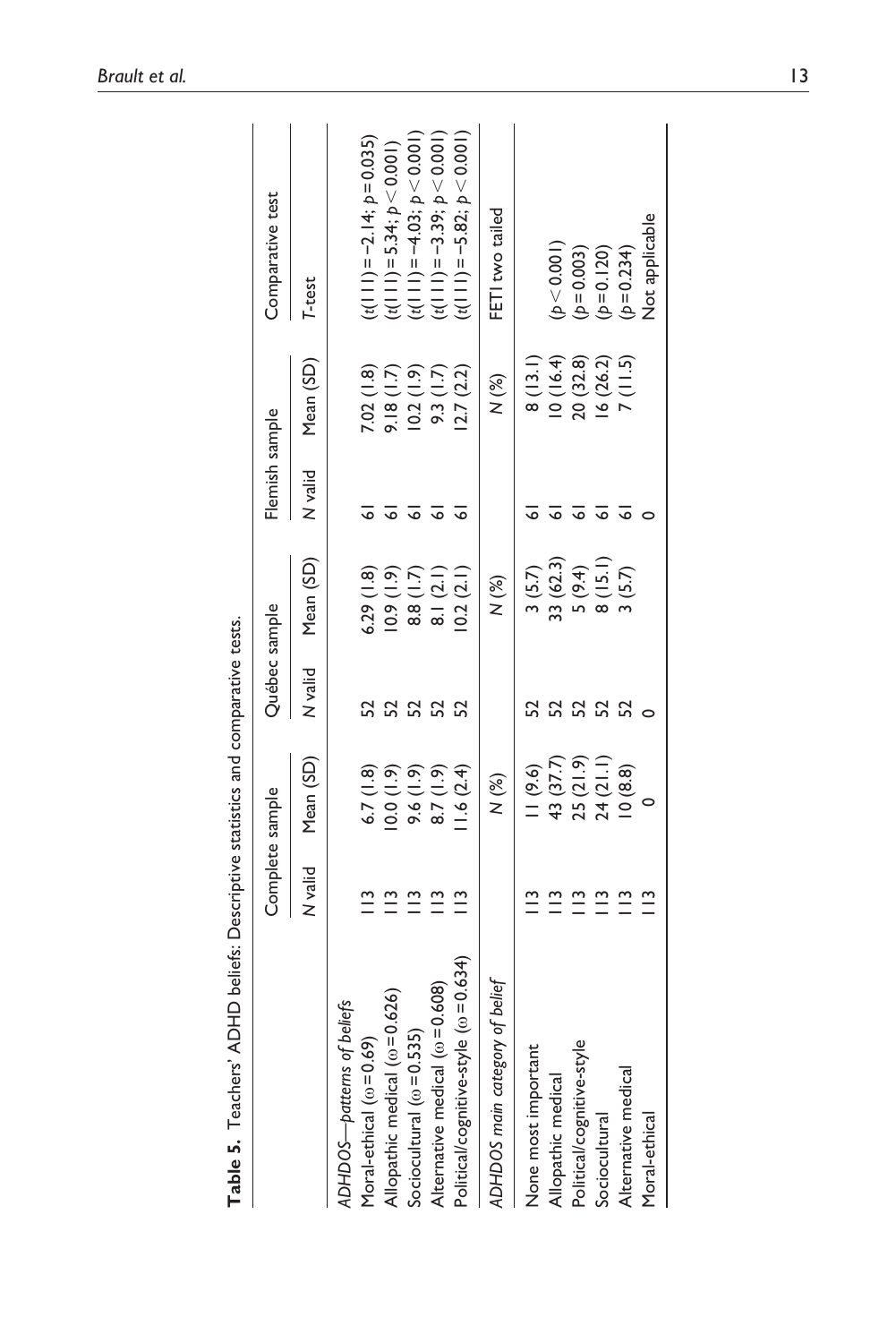students, and SEN classrooms. The Flemish schools had a significantly higher number of male and part-time teachers and higher percentages of minority students.

#### *Comparison between Québec and Flanders on ADHD-related variables*

Table 4 shows the results of the comparative analyses on ADHD-related variables. The first striking difference between Québec and Flanders was in the prevalence of ADHD diagnoses and medication use. Québec parents' reports indicated that 18.1% of the children had received an official ADHD diagnosis from a health professional and almost all of them were taking ADHD-specific medication (17%). In Flanders, the phenomenon was almost non-existent, with only 2% reporting diagnoses and less than 1%, medication use. However, compared to parents from Québec, Flemish ones reported significantly more that another condition affected their child's learning (4% vs 2.6%; *p* < .001, FETI).

The same pattern was observed for ADHD suspicion: Québec teachers suspected ADHD in significantly more students than Flemish teachers did (22.4% vs 5.6%;  $p < .001$ , FETI) and were more prone to think that medication would benefit the child (16.7% vs 2.1%;  $p < .001$ , FETI). According to the parents' reports, Québec teachers seemed more willing to tell parents about their ADHD suspicion  $(20.4\% \text{ vs } 4\%; p < .001,$ FETI). Québec surpassed Flanders again when parents reported ADHD suspicion (13.1% vs  $3.7\%$ ;  $p < .001$ , FETI). Interestingly, in both regions, teachers suspected more students than parents did.

These differences in ADHD-related variables between Québec and Flanders were not reproduced in teachers' perceptions of students' behaviors and capabilities. Our comparative analyses showed that there were no statistically significant differences in teachers' assessments of students' efforts, cognitive capacities, resemblance to the ideal pupil, or potential to access postsecondary education. Furthermore, teachers from both regions identified the same mean level of inattention in their students. Surprisingly, however, Flemish teachers found their students significantly more hyperactive (*M* 2.68; *SD* 1.2), compared to Québec teachers (*M* 2.30; *SD* 1.2;  $t(1065) = 5.52; p < 0.001$ ).

Beliefs about ADHD differed significantly between regions (see Table 5). About 62.3% of Québec teachers had the allopathic medical explanation as their main belief, compared with 16.4% in the Flemish sample. In Flanders, the most common beliefs regarding ADHD pertained to the political/cognitive style (32.8%), followed by sociocultural explanations (26.2%). Flemish teachers' beliefs seemed somewhat more heterogenous than Québec teachers: The mean scores on all belief scales, except for the allopathic medical scale, were significantly higher for Flemish teachers.

## **Discussion**

ADHD diagnoses and related medications have spread on every continent (Bergey et al., 2018), and their prevalence has exploded in recent decades (Bachmann et al., 2017; Brault and Lacourse, 2012). Although some researchers have argued against ADHD being a cultural construct (Willcutt, 2012), geographic disparities and social inequalities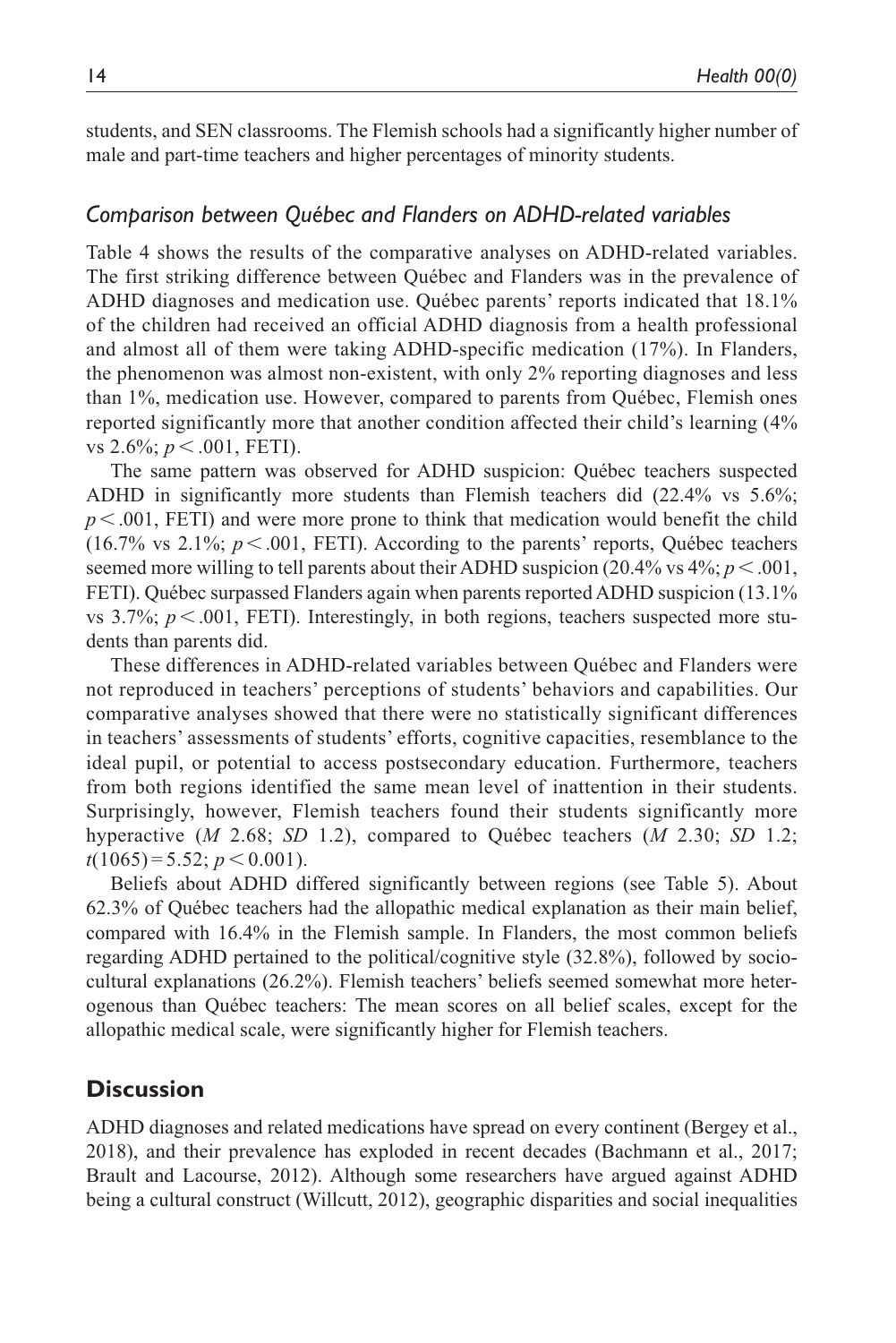in ADHD prevalence are opening the door to hypotheses in this direction (Akmatov et al., 2018; Malacrida, 2004; Sax and Kautz, 2003). We observed striking disparities between the regions studied: Compared to Flanders, Québec had nine times more ADHD diagnoses, 17 times more medication use, and approximately four times more suspicion from parents and teachers alike. Whereas these prevalence rates cannot be generalized to their respective populations because of the limits of the sample characteristics, they do reflect what previous epidemiological studies have shown in these regions (Diallo et al., 2019; Geerts et al., 2012) and concerning disparities between North America and Europe (Bachmann et al., 2017; Malacrida, 2004).

The comparability of the student samples on demographic and curriculum trajectory and the similarities in teachers' assessments of their students led us to conclude that the difference between Québec and Flanders in ADHD prevalence and medication use cannot be attributed to students' innate individual deficiencies, like brain dysfunction. Since teachers reported comparable levels of self-efficacy for managing difficult behaviors and believed they could handle children with difficult behaviors, regional differences could not be attributed either to differences in these teacher characteristics. We rather observe cultural, educational, and political factors underlying these regional disparities and for reasons we will explain below, we concluded that the medicalization process in Québec is further established than in Flanders on the conceptual, institutional, and interactional levels, as described by Conrad (1992). Consistent with the sociological perspective, our results point toward ADHD being a social phenomenon (Conrad, 2006).

#### *Signs of medicalization at the conceptual level*

One of the clearest signs of the regional differences in medicalization appears at the conceptual level, where the medical perspective is predominantly used to define a problem (Conrad, 1992). Despite the comparability of the Flemish and Québec teachers' reports of their students' characteristics (e.g. students' efforts, cognitive capacities, resemblance to the ideal pupil, potential to access postsecondary education, levels of inattention), Flemish teachers rated their students as hyperactive significantly more than Québec teachers did, but less often suspected ADHD. This surprising negative correlation between behavior assessment and ADHD suspicion reinforces the subjective, normative, and cultural aspects of the labeling process, in addition to the power of the medical conceptualization.

We can question Québec teachers' thresholds of tolerance toward childish behaviors, like hyperactivity (Timimi, 2002), however, we can also wonder if Québec teachers are indeed identifying ADHD in children based on hyperactivity and/or inattention. Because in the Québec sample, parents more often perceived their child's academic achievement as below average, we suggest that Québec teachers may actually be identifying children's poor academic results instead of hyperactivity and/or inattention. Previous research has revealed bidirectional influences between academic achievement and ADHD: ADHD symptoms negatively interfere with academic achievement; conversely, children with school difficulties are at greater risk of being labeled or diagnosed with ADHD (Metzger and Hamilton, 2021). In addition to teachers, Québec parents and health professionals follow these medicalization trends as well, which is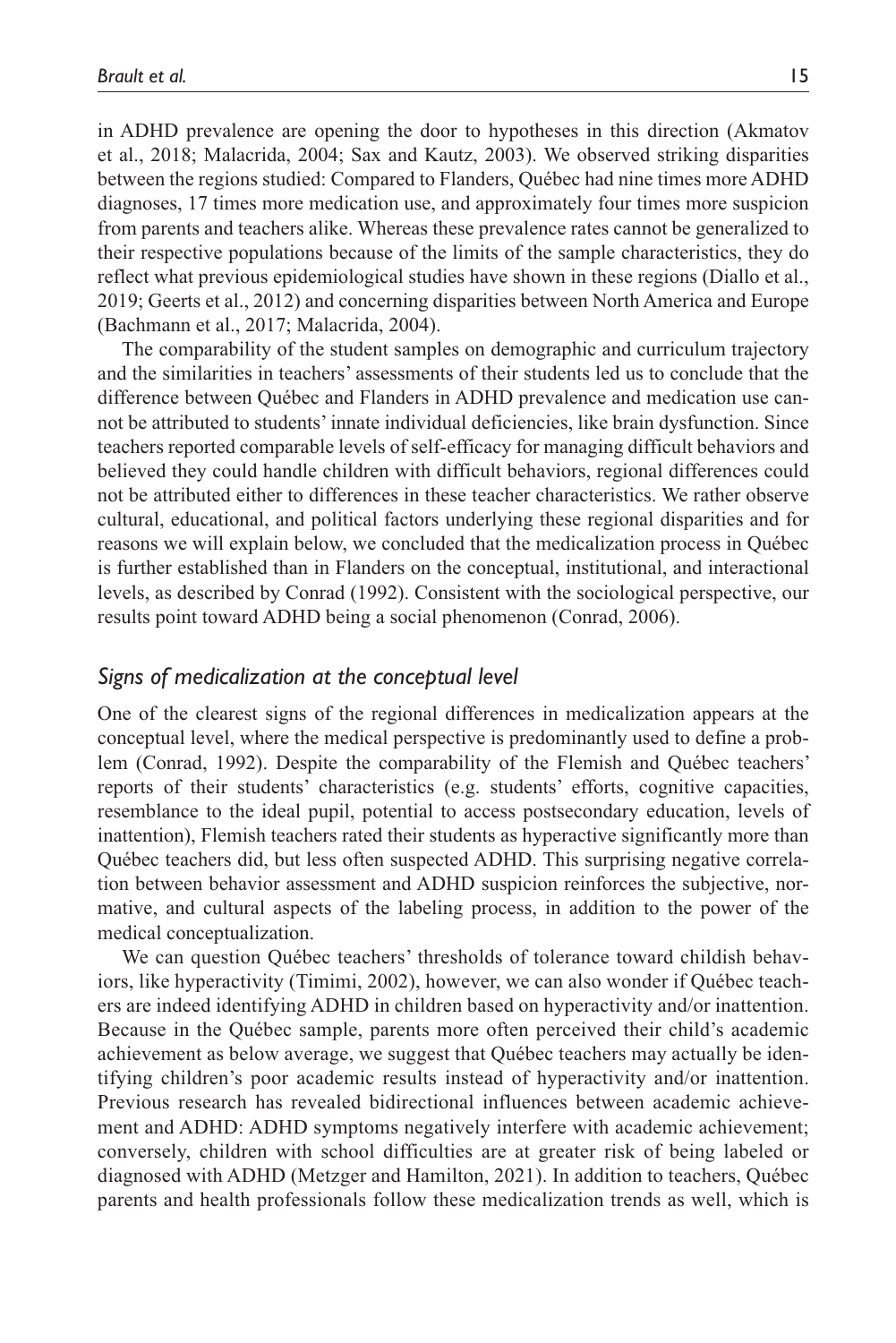evidential in higher parental suspicion of ADHD and higher number of diagnoses and more medication use.

A parallel can be drawn with the main classification systems driving diagnostic criteria for ADHD in Europe and North America. Whereas Québec follows the criteria of the *Diagnostic and Statistical Manual of Psychiatric Disorders* (DSM; American Psychiatric Association, 2013), Europe has long followed guidelines of the World Health Organization's *International Classification of Mental and* Behavioral *Disorders* (ICD; World Health Organization, 1992). This system has proven more conservative and less inclusive than the DSM and is thus associated with a lower prevalence due to its more selective criteria (Conrad and Bergey, 2014; Malacrida, 2004). In addition, ICD refers to hyperkinetic disorder, while DSM refers to ADHD.

#### *Signs of medicalization at the institutional level*

Our results also demonstrate that medicalization in Québec has reached the institutional level, where organizations adopt a medical framework to address non-medical problems (Conrad, 1992). Teachers' beliefs about ADHD provide some of the most useful information for understanding the regional disparities in ADHD suspicion. When beliefs are shared between members of a group (herein of a region), it informs about the group's culture which "provides organization members with shared interpretations, so they know how they are expected to think and act" (Van Houtte, 2005: 79). Our results showed that Québec teachers scored significantly higher than Flemish teachers on the allopathic medical scale. Consequently, Québec teachers mostly understood ADHD from a bio-neurological perspective, as a condition with a somatic origin. These shared beliefs, already identified by Couture and colleagues in 2003, point toward a culture of medicalization in Québec, where the focus is on individual deficit, rather than on individual strengths or on the role of the social environment in producing certain behaviors (Conrad, 2007). Québec teachers might be less likely to embrace the responsibility and to change, for example, the classroom environment or their pedagogical practices. They might also be more prone to valorize a solution outside of the educational realm such as direct medical aid to the child. Accordingly, Québec teachers suspected more ADHD and more often talked to parents about their suspicion, thus contributing to the medicalization of ADHD-related behaviors. Conversely, Flemish teachers had more heterogeneous beliefs, suggesting they may not share a clear culture yet. They nevertheless subscribed mainly to political/cognitive and sociocultural dimensions of ADHD, which are related mainly to the sociological perspective, and usually associated with a strong antipathy toward medicalizing children's behaviors (Malacrida, 2004). Flemish teachers thus seem more likely to think ADHD is external and that interventions should target the context, not the child.

This pervasiveness of biomedical beliefs about ADHD in Québec and differences with Flanders could be reinforced by institutional factors, notably school's accountability policies and behavioral management practices, in addition to public policy agendas and access to health resources. Previous studies have shown that accountability laws add pressure on schools to improve students' performance (Bokhari and Schneider, 2011). Medicalization, through giving more ADHD diagnoses and medication use, is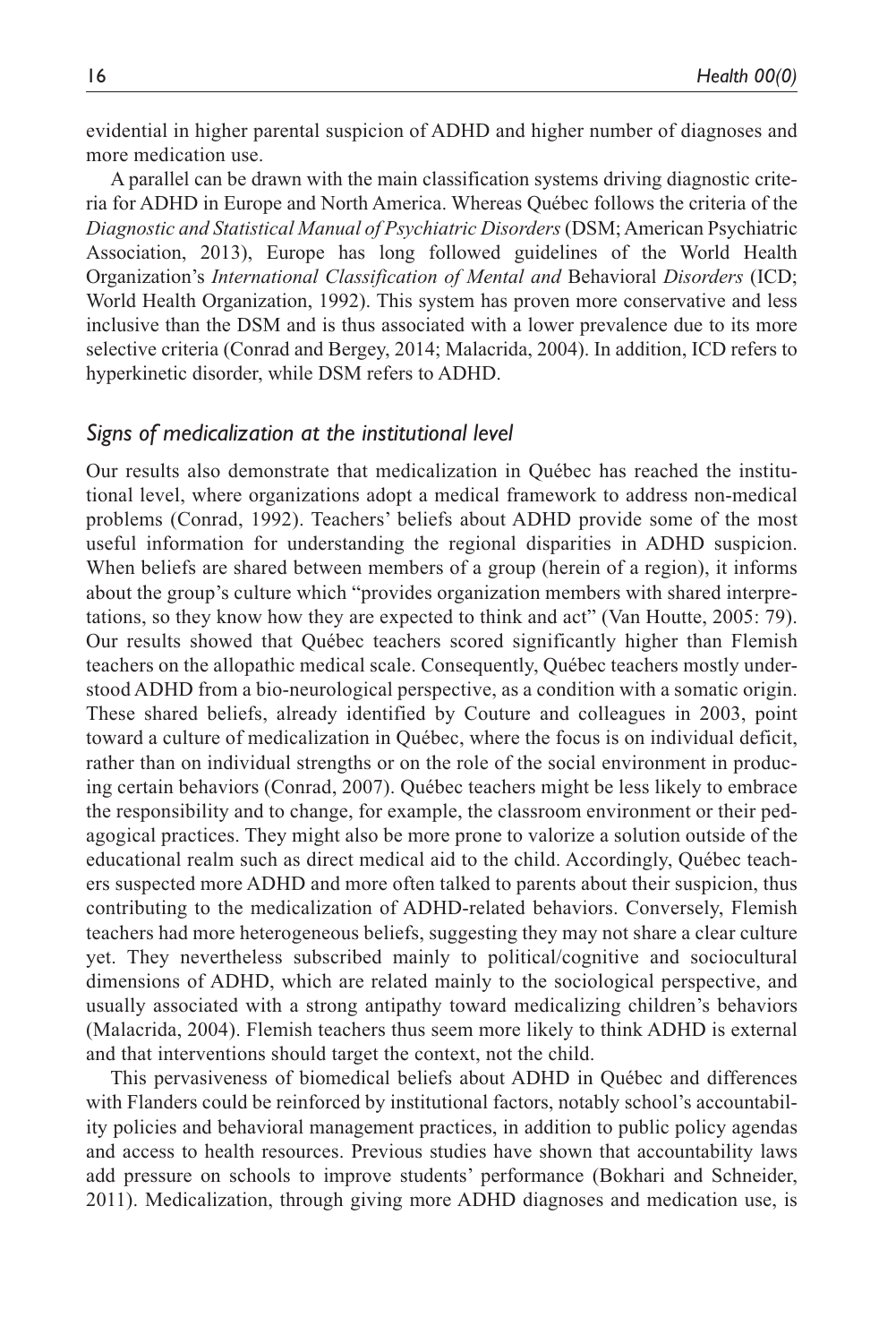thus one of the solutions to reach performance targets, either by helping students achieve their "full potential," or by medically addressing the social inequalities that exist before the school entry.

Educational policies regarding the management of children with behavioral, emotional, or learning difficulties may also, as an element of an organizational culture, favor (or limit) medicalization. In Flanders, pedagogical management strategies are preferred for children suspected of having ADHD. Teachers are expected to do everything in their power to remedy children's behavioral and academic difficulties, often in consultation with parents and the school's care support team (Prodia, 2018). Only when the problems persist and the teacher can administratively prove that all options of remediation have been depleted, an external institution, the Centre for Student Guidance, is contacted in consultation with the parents. In Québec, teachers disengage rather quickly from pedagogical practices and turn to psychomedical management when confronted with children whom they suspect of having ADHD (Brault and Degroote, 2021).

## *Signs of medicalization at the interactional levels*

A notable difference with Flanders is that Québec's schools welcome a diversity of professionals expected to detect and assess potential problems (including ADHD) in their students. Among them, psychologists, and some nurses and guidance counselors, have been allowed to deliver clinical ADHD diagnoses since 2009, however, they cannot prescribe medication (Gouvernement du Québec, 2009; Institut National d'Excellence en Santé et Services Sociaux [INESSS], 2017). These examples demonstrate that medicalization also occurs at the interactional level in Québec, where health professionals are involved mainly in officially defining and explaining a problem using their medical knowledge (Conrad, 1992). This may even be promoted by public policies emphasizing early predictive screening, asking preschool teachers to help identify students with difficulties (Parazelli et al., 2021). Moreover, Québec has strong ADHD advocacy groups, associations, and doctors (CADDRA, Clinique FOCUS, etc.) promoting this idea through workshops in schools, families, and clinics.

Regional and national health care systems determine access to health care and mediate the definitions of ADHD and choices of treatments (Conrad et al., 2018). In Flanders, children are preferably diagnosed by a multidisciplinary team of medical professionals (neurologists, pediatricians, psychologists, etc.). In Québec, a greater prevalence of ADHD is associated with greater access to general practitioners: They are more accessible than specialists (pediatrician, psychiatrist), and contrary to (neuro)psychologists, they can prescribe medication, which they may do even when they have doubts about ADHD (INESSS, 2017). Furthermore, only 30% of youth diagnosed with ADHD have access to public or private psychosocial services (INESSS, 2017). This may explain why medication is often the only solution to ADHD-related behaviors, especially since the public and private health insurances reimburse these medications. Conversely, Flemish health insurance companies reimburse ADHD medication only when appropriate psychological, educational, and social measures have proven insufficient to control the symptoms and when treatment by medication is part of a global multidisciplinary treatment plan (Zorgpad ADHD, 2021).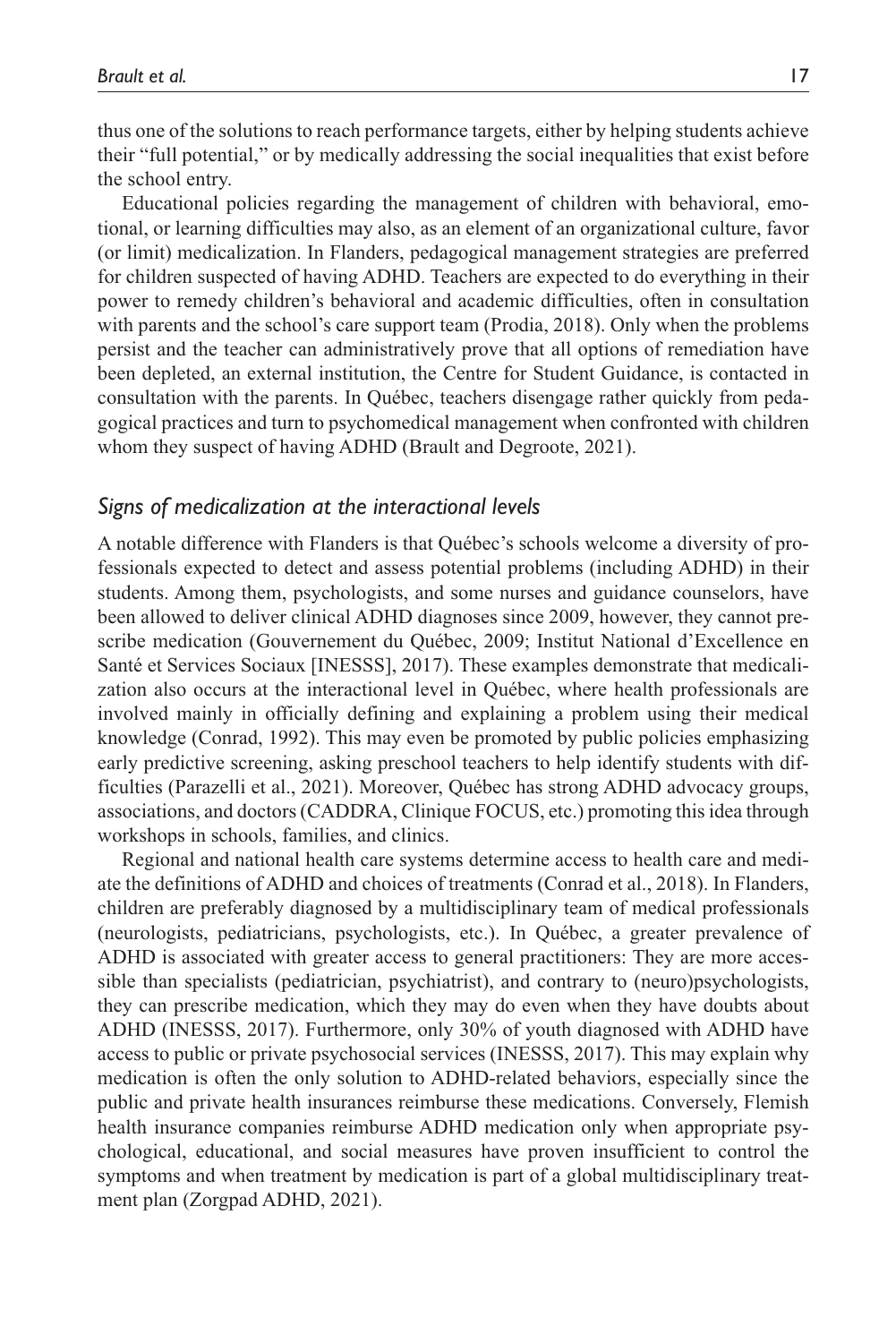## *Strengths and limitations*

The strength of our study lies in its comparative and international design, which allowed the same measurements for Flanders and Québec and included teachers' and parents' assessments of the same child. The inclusion of suspicion along with more objective measures of ADHD is also innovative because prevalence was compared at various stages of the medicalization process. Nevertheless, it is still possible that the regional differences observed in the prevalence of ADHD diagnoses, suspicion, and treatment are due to the samples' characteristics. The student samples were similar on many characteristics but differed on ethnic background and academic achievement, two variables known to be associated with risks for ADHD suspicion or diagnoses. Ethnic minorities are usually less labeled and diagnosed than the ethnic majority (Thompson et al., 2020), which could explain the lower prevalence in Flanders, where the proportion of immigrants was higher. Further comparative research with larger sample sizes are needed to determine how these variables influence regional disparities in ADHD prevalence. It is important to emphasize that we have measured teachers' subjective assessments, but we were not able to measure actual behavioral differences between children. Thus, if teachers' assessments would indeed reflect actual behavioral differences, then it is possible that Flemish children are more hyperactive because less children take ADHD medication or because they have more often other behavioral disorders than ADHD compared to Québec children. Another limitation is that we collected information on first to third grades only in Belgium. This choice was based on the literature (ZitStil Kenniscentrum, 2015). Nevertheless, it is possible that students in higher grades are more suspected, when learning becomes more difficult and tougher discipline is required. Finally, teacher training concerning ADHD was raised as a potential explanatory factor in regional differences in teachers' assessment of children's behaviors (Couture et al., 2003). Since the content of teacher training programs has evolved over time and differs from one educational institution to the next, this is a challenge that has yet to be addressed.

# **Conclusion**

Our paper contributes to the discussion on ADHD from a global perspective and helps understand it from the viewpoint of the social sciences (Bergey et al., 2018). Our interpretation of the striking disparities in ADHD diagnoses, medication, and suspicion between Flanders and Québec highlights the importance of a cultural reading of children's behaviors and difficulties. We also discussed the different levels at which medicalization of deviant behaviors may be occurring in schools and societies. As more studies are pointing toward an overdiagnosis of ADHD in children (Kazda et al., 2021), understanding contextual factors and teachers' beliefs is important to help reduce it in the near future.

#### **Declaration of conflicting interests**

The author(s) declared no potential conflicts of interest with respect to the research, authorship, and/or publication of this article.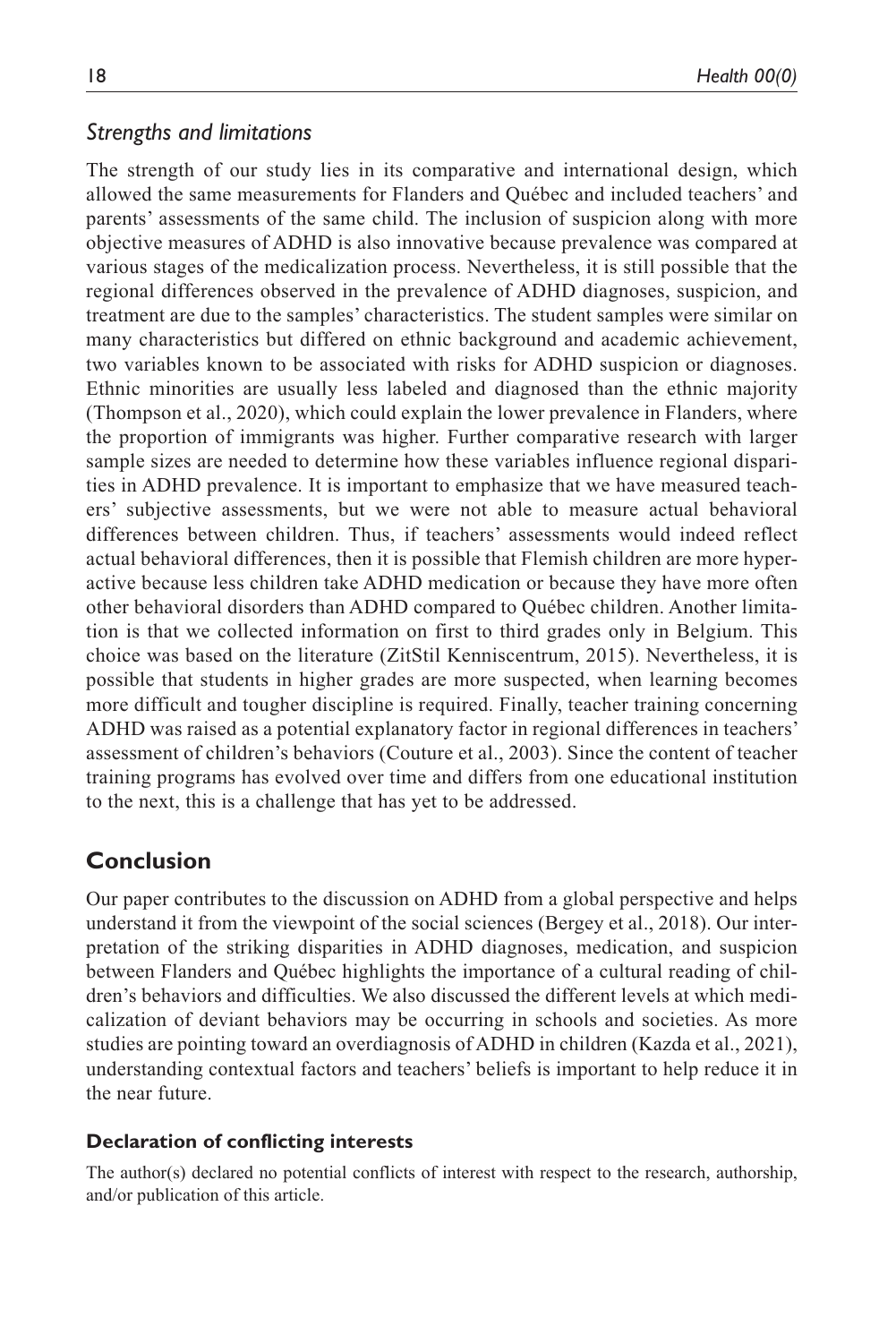#### **Funding**

The author(s) disclosed receipt of the following financial support for the research, authorship, and/ or publication of this article: This research was funded by the Social Sciences and Humanities Research Council of Canada (430-2017-00926) and the Fonds de recherche Québécois sur la société et la culture (FRQSC) (2018-NP-204941).

# **ORCID iD**

Marie-Christine Brault **D** <https://orcid.org/0000-0002-8297-1040>

#### **References**

- Agirdag O, Van Houtte M and Van Avermaet P (2013) School segregation and self-fulfilling prophecies as determinants of academic achievement in Flanders. In: De Groof S and Elchardus M (eds) *Early School Leaving and Youth Unemployment*. Amsterdam: Amsterdam University Press, pp.46–74.
- Akmatov MK, Steffen A, Holstiege J, et al. (2018) Trends and regional variations in the administrative prevalence of attention-deficit/hyperactivity disorder among children and adolescents in Germany. *Scientific Reports* 8(1): 17029.
- American Psychiatric Association (2013) *Diagnostic and Statistical Manual of Mental Disorders*, 5th edn. Arlington, VA: American Psychiatric Association.
- Arora A (2019) Montréal ‒ Des données, une histoire : la diversité ethnoculturelle et l'inclusion au Canada. Une discussion avec Statistique Canada. *Une série de présentations de Statistique Canada sur l'économie, l'environnement et la société*, 11 avril 2021, ISBN 978-0-660-30. [https://www150.statcan.gc.ca/n1/fr/pub/11-631-x/11-631](https://www150.statcan.gc.ca/n1/fr/pub/11-631-x/11-631-x2019001-fra.pdf?st=r9wLTJqe) [x2019001-fra.pdf?st=r9wLTJqe](https://www150.statcan.gc.ca/n1/fr/pub/11-631-x/11-631-x2019001-fra.pdf?st=r9wLTJqe) (accessed 13 May 2022)
- Bachmann CJ, Wijlaars LP, Kalverdijk LJ, et al. (2017) Trends in ADHD medication use in children and adolescents in five western countries, 2005-2012. *European Neuropsychopharmacology* 27(5): 484–493.
- Bergey MR, Filipe AM, Conrad P, et al. (2018) *Global Perspectives on ADHD: Social Dimensions of Diagnosis and Treatment in Sixteen Countries*. Baltimore, MD: Johns Hopkins University Press.
- Bokhari FA and Schneider H (2011) School accountability laws and the consumption of psychostimulants. *Journal of Health Economics* 30(2): 355–372.
- Brault MC and Degroote E (2021) Caring, control, and accountability: Reasons behind teachers' participation in the medicalization of ADHD-related behaviors. In: *Proceedings of the American educational research association annual meeting*, Online, 12 April. [https://biblio.](https://biblio.ugent.be/publication/8706721/file/8723520.pdf) [ugent.be/publication/8706721/file/8723520.pdf \(](https://biblio.ugent.be/publication/8706721/file/8723520.pdf)accessed 13 May 2022)
- Brault MC, Degroote E, Jean M, et al. (2021) Relative age effect in attention deficit/hyperactivity disorder at various stages of the medicalization process. [Accepted – forthcoming in Children].
- Brault MC and Lacourse É (2012) Prevalence of prescribed attention-deficit hyperactivity disorder medications and diagnosis among Canadian preschoolers and school-age children: 1994- 2007. *The Canadian Journal of Psychiatry* 57(2): 93–101.
- Christiaens W and van Teijlingen E (2009) Four meanings of medicalization: Childbirth as a case study. *Salute E Societa* 8(2): 123–141.
- Conrad P (1992) Medicalization and social control. *Annual Review of Sociology* 18: 209–232.
- Conrad P (2006) *Identifying Hyperactive Children. The Medicalization of Deviant Behavior*, 2nd edn. Aldershot: Ashgate Publishing, Ltd.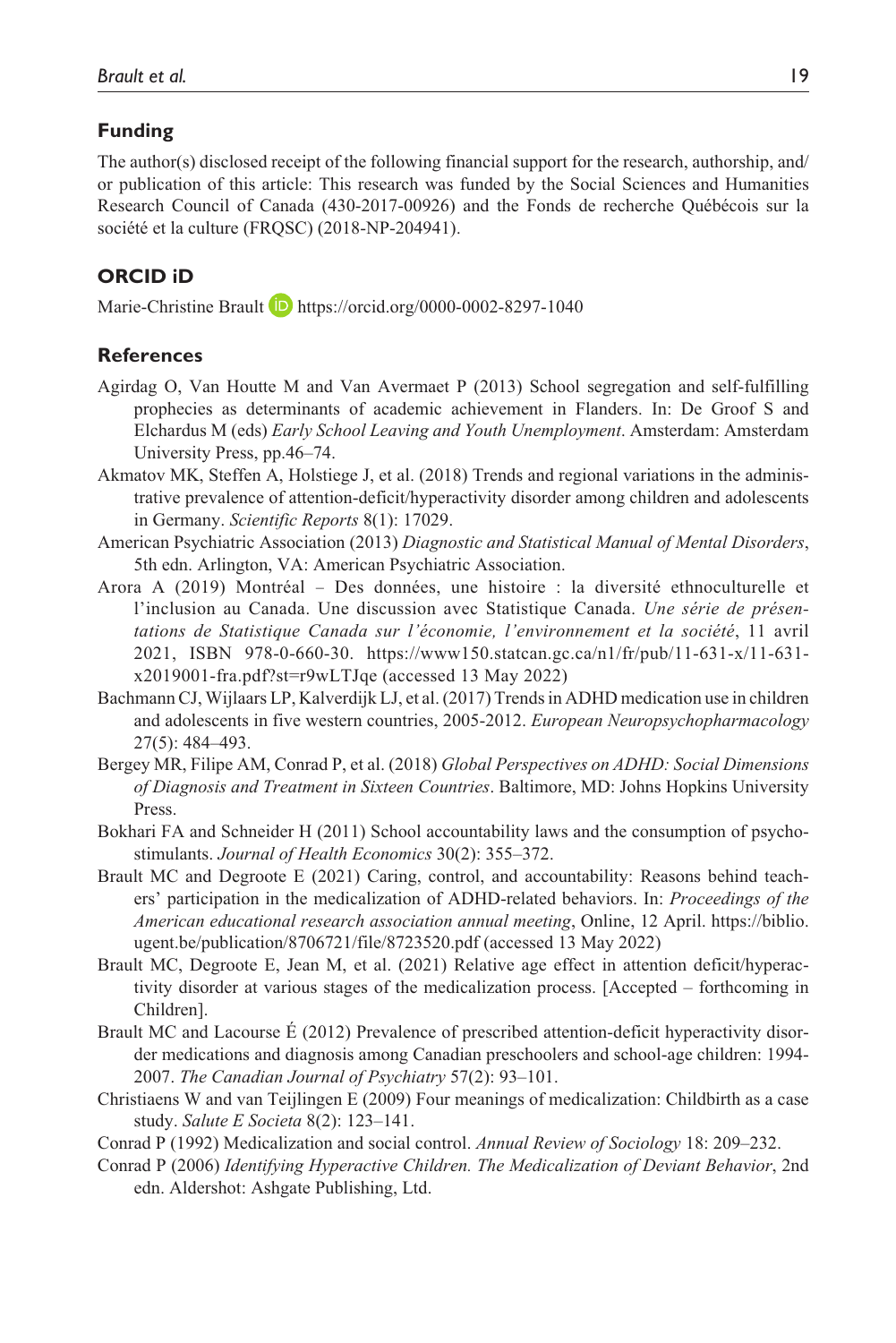- Conrad P (2007) *The Medicalization of Society: On the Transformation of Human Conditions Into Treatable Disorders*. Baltimore, MD: Johns Hopkins University Press.
- Conrad P and Bergey MR (2014) The impending globalization of ADHD: Notes on the expansion and growth of a medicalized disorder. *Social Science & Medicine* 122: 31–43.
- Conrad P, Singh I and Bergey M (2018) Reflections on ADHD in a global context. In: Bergey MR, Filipe AM and Conrad P (eds) *Global Perspective on ADHD. Social Dimensions of Diagnosis and Treatment in Sixteen Countries*. Baltimore, MD: Johns Hopkins University Press, pp.376–390.
- Couture C, Dupuis F, Royer E, et al. (2002) ADHDOS: Un instrument de mesure des croyances des enseignants à l'égard du trouble de déficit de l'attention/hyperactivité (TDA/H). *Mesure et évaluation en éducation* 25: 1–18.
- Couture C, Royer E, Dupuis FA, et al. (2003) Comparison of Quebec and British teachers' beliefs about, training in and experience with attention deficit hyperactivity disorder. *Emotional and Behavioural Difficulties* 8(4): 284–302.
- Degroote E, Brault MC and Van Houtte M (2021) Teachers as disorder-spotters: (In)decisiveness in assigning a child's hyperactivity, impulsivity and/or inattention to ADHD as the underlying cause. *European Journal of Special Needs Education*. Epub ahead of print 3 June 2021. DOI: 10.1080/08856257.2021.1934151.
- Diallo FB, Rochette L and Pelletier É (2019) *Surveillance du trouble du déficit de l'attention avec ou sans hyperactivité (TDAH) au Québec*. Bureau d'information et d'études en santé des populations. Institut national de santé publique du Québec (INSPQ) (ed). Québec. [https://](https://www.inspq.qc.ca/sites/default/files/publications/2535_surveillance_deficit_attention_hyperactivite.pdf) [www.inspq.qc.ca/sites/default/files/publications/2535\\_surveillance\\_deficit\\_attention\\_hyper](https://www.inspq.qc.ca/sites/default/files/publications/2535_surveillance_deficit_attention_hyperactivite.pdf)[activite.pdf](https://www.inspq.qc.ca/sites/default/files/publications/2535_surveillance_deficit_attention_hyperactivite.pdf) (accessed 13 May 2022)
- Einarsdottir J (2008) Teaching children with ADHD: Icelandic early childhood teachers' perspectives. *Early Child Development and Care* 178(4): 375–397.
- Faraone SV, Banaschewski T, Coghill D, et al. (2021) The world federation of ADHD international consensus statement: 208 evidence-based conclusions about the disorder. *Neuroscience and Biobehavioral Reviews* 128: 789–818.
- Fulton BD, Scheffler RM and Hinshaw SP (2015) State variation in increased ADHD prevalence: Links to NCLB school accountability and state medication laws. *Psychiatric Services* 66(10): 1074–1082.
- Ganzeboom HB and Treiman DJ (2010) Occupational status measures for the new international standard classification of occupations ISCO-09; with a discussion of the new classification. Available at:<http://www.harryganzeboom.nl/isol/isol2010c2-ganzeboom.pdf>
- Gaudreau N, Frenette É and Thibodeau S (2015) Élaboration de l'Échelle du sentiment d'efficacité personnelle des enseignants en gestion de classe (ÉSEPGC). *Mesure et évaluation en éducation* 38(2): 31–60.
- Geerts E, Heyninck K and Van Den Broeck W (2012) *Prevalentie-onderzoek naar diagnoseverklaringen in het Nederlandstalig basisonderwijs in Vlaanderen en Brussel*. Master Thesis, Vrije Universiteit Brussel, Brussel.
- Gouvernement du Québec (2009) Loi modifiant le Code des professions et d'autres dispositions législatives dans le domaine de la santé mentale et des relations humaines. *Projet de loi 21* Trente-neuvième législature, 1ère session: Québec. [http://www2.publicationsduquebec.gouv.](http://www2.publicationsduquebec.gouv.qc.ca/dynamicSearch/telecharge.php?type=5&file=2009C28F.PDF) [qc.ca/dynamicSearch/telecharge.php?type=5&file=2009C28F.PDF](http://www2.publicationsduquebec.gouv.qc.ca/dynamicSearch/telecharge.php?type=5&file=2009C28F.PDF) (accessed 13 May 2022)
- Hayes AF and Coutts JJ (2020) Use omega rather than Cronbach's alpha for estimating reliability. But. . .. *Communication Methods and Measures* 14(1): 1–24.
- Hinshaw SP and Scheffler RM (2018) ADHD in the twenty-first century. In: Banaschewski T, Coghill D and Zuddas A (eds) *Oxford Textbook of Attention Deficit Hyperactivity Disorder*. Oxford: Oxford University Press, pp.9–15.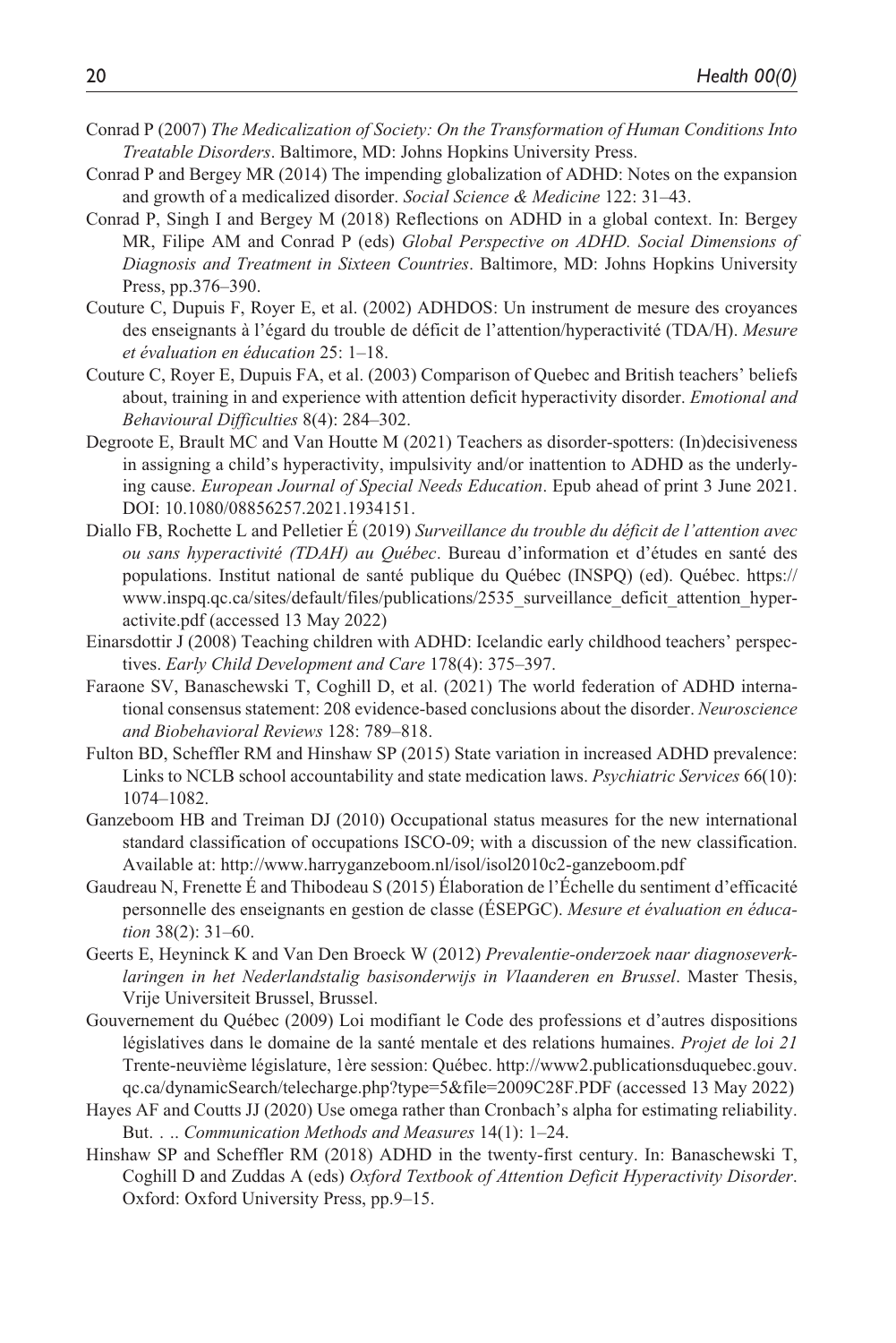- Hyman SE (2010) The diagnosis of mental disorders: The problem of reification. *Annual Review of Clinical Psychology* 6: 155–179.
- IBM Corp (Released 2019) *IBM SPSS Statistics for Windows, Version 26.0*. Armonk, NY: IBM Corp.
- Institut National d'Excellence en Santé et Services Sociaux (INESSS) (2017) *Portrait des services psychosociaux utilisés dans le traitement du trouble de déficit de l'attention avec ou sans hyperactivité (TDAH) chez les Québécois de 25 ans et moins*. Québec: INESSS, p.94. [https://](https://numerique.banq.qc.ca/patrimoine/details/52327/3109466) [numerique.banq.qc.ca/patrimoine/details/52327/3109466](https://numerique.banq.qc.ca/patrimoine/details/52327/3109466) (accessed 13 May 2022)
- Kazda L, Bell K, Thomas R, et al. (2021) Overdiagnosis of attention-deficit/hyperactivity disorder in children and adolescents: A systematic scoping review. *JAMA Network Open* 4(4): e215335.
- McDonald JH (2014) *Handbook of Biological Statistics*, 3rd edn. Baltimore, MD: Sparky House Publishing.
- Malacrida C (2004) Medicalization, ambivalence and social control: Mothers' descriptions of educators and ADD/ADHD. *Health* 8(1): 61–80.
- Maroy C and Pons X (2019) *Accountability Policies in Education. A Comparative and Multilevel Analysis in France and Quebec*. Cham: Springer.
- Metzger AN and Hamilton LT (2021) The stigma of ADHD: Teacher ratings of labeled students. *Sociological Perspectives* 64(2): 258–279.
- Parazelli M, Auclair D and Brault MC (2021) Pourquoi le programme québécois « Agir tôt » est-il controversé? *Enfances, familles, générations* 38.
- Phillips CB (2006) Medicine goes to school: Teachers as sickness brokers for ADHD. *PLoS Medicine* 3(4): 433–435.
- Prodia (2018) Zorgcontinuüm in de leerlingenbegeleiding. Available at: [https://www.prodiag](https://www.prodiagnostiek.be/materiaal/ADP_Zorgcontinu%C3%BCm%20in%20de%20leerlingenbegeleiding.pdf)[nostiek.be/materiaal/ADP\\_Zorgcontinu%C3%BCm%20in%20de%20leerlingenbegelei](https://www.prodiagnostiek.be/materiaal/ADP_Zorgcontinu%C3%BCm%20in%20de%20leerlingenbegeleiding.pdf)[ding.pdf](https://www.prodiagnostiek.be/materiaal/ADP_Zorgcontinu%C3%BCm%20in%20de%20leerlingenbegeleiding.pdf) (accessed 13 May 2022)
- Sax L and Kautz KJ (2003) Who first suggests the diagnosis of attention-deficit/hyperactivity disorder? *Annals of Family Medicine* 1(3): 171–174.
- Schwandt H and Wuppermann A (2016) The youngest get the pill: ADHD misdiagnosis in Germany, its regional correlates and international comparison. *Labour Economics* 43: 72–86.
- Singh I (2006) A framework for understanding trends in ADHD diagnoses and stimulant drug treatment: Schools and schooling as a case study. *BioSocieties* 1(4): 439–452.
- Sirin SR (2005) Socioeconomic status and academic achievement: A meta-analytic review of research. *Review of Educational Research* 75(3): 417–453.
- Statistiek Vlaanderen (2021) Internationale migratie. Available at: [https://www.statistiekvlaan](https://www.statistiekvlaanderen.be/nl/internationale-migratie)[deren.be/nl/internationale-migratie](https://www.statistiekvlaanderen.be/nl/internationale-migratie) (accessed 13 May 2022)
- Te Meerman S, Batstra L, Grietens H, et al. (2017) ADHD: A critical update for educational professionals. *International Journal of Qualitative Studies on Health and Well-Being* 12: 1298267.
- Thompson M, Wilkinson L and Woo H (2020) Social characteristics as predictors of ADHD labeling across the life course. *Society and Mental Health* 11(2): 91–112.
- Timimi S (2002) *Pathological Child Psychiatry and the Medicalization of Childhood*. New York, NY: Routledge.
- Van Houtte M (2005) Climate or culture? A plea for conceptual clarity in school effectiveness research. *School Effectiveness and School Improvement* 16(1): 71–89.
- Willcutt EG (2012) The prevalence of DSM-IV attention-deficit/hyperactivity disorder: A metaanalytic review. *Neurotherapeutics* 9: 490–499.
- World Health Organization (1992) *The ICD-10 Classification of Mental and Behavioural Disorders: Clinical Descriptions and Diagnostic Guidelines*. Geneva: World Health Organization.